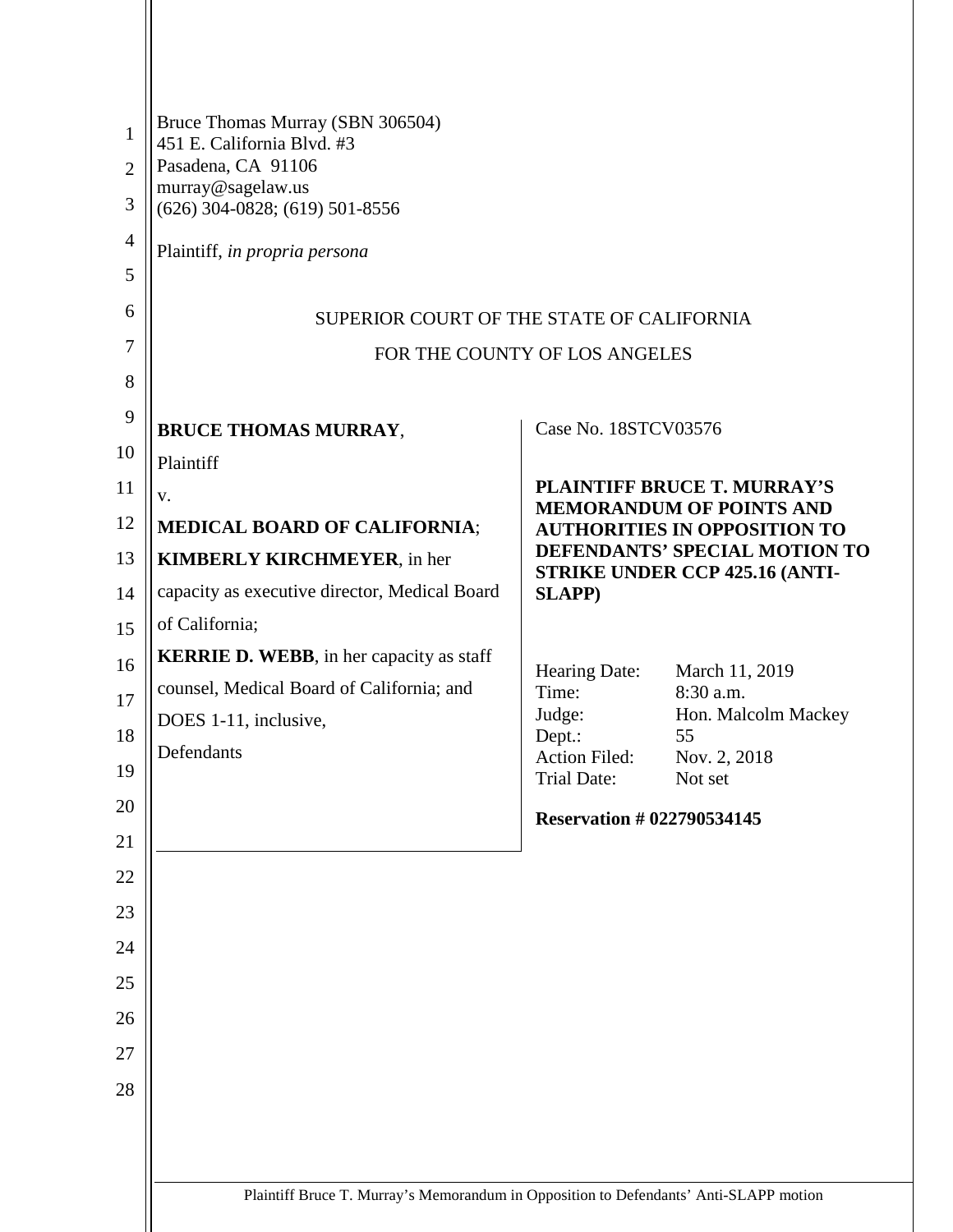| 1<br>$\overline{2}$ | <b>Table of Contents</b>                                                                                                                                                        |  |  |
|---------------------|---------------------------------------------------------------------------------------------------------------------------------------------------------------------------------|--|--|
| 3                   |                                                                                                                                                                                 |  |  |
| 4                   |                                                                                                                                                                                 |  |  |
| 5                   |                                                                                                                                                                                 |  |  |
| 6                   |                                                                                                                                                                                 |  |  |
| 7<br>8              | THE DEFINITION OF 'SLAPP' SUITS, AND THE POLICY BEHIND<br>I.                                                                                                                    |  |  |
| 9<br>10             | A. Plaintiff's case against the Medical Board is not a SLAPP suit, by any                                                                                                       |  |  |
| 11                  | A. PLAINTIFF'S CLAIMS DO NOT 'ARISE FROM' ANY CONSTIT-<br>II.<br>UTIONALLY PROTECTED ACTIVITY ON THE PART OF DEFENDANTS 3                                                       |  |  |
| 12<br>13            | 1. Plaintiff's claims stem from the Defendants' refusal to release information                                                                                                  |  |  |
| 14                  | that Plaintiff is entitled to receive, not the Defendants' right to express                                                                                                     |  |  |
| 15<br>16            | 2. The 'Act' element: Defendants' act of refusing to release personal<br>information to Plaintiff was not an act in furtherance of Defendants'                                  |  |  |
| 17                  |                                                                                                                                                                                 |  |  |
| 18<br>19            | 3. Plaintiff's lawsuit does not attack Defendants' constitutionally protected                                                                                                   |  |  |
| 20                  | 4. Defendants' own featured case illustrates why Plaintiff's case is not a                                                                                                      |  |  |
| 21<br>22            |                                                                                                                                                                                 |  |  |
| 23                  | 6. Defendants' mini trial-by-affidavit does not defeat Plaintiff's case on the                                                                                                  |  |  |
| 24                  |                                                                                                                                                                                 |  |  |
| 25                  | 7. Controlling cases support Plaintiff's right to receive his deceased mother's                                                                                                 |  |  |
| 26                  |                                                                                                                                                                                 |  |  |
| 27<br>28            | B. Defendants' refusal to provide Plaintiff personal information under the Information<br>Practices Act constitutes an act that affects both the private and public interest 14 |  |  |
|                     | 1                                                                                                                                                                               |  |  |

Murray v. Medical Board of California: Plaintiff's Memorandum in Opposition to Defendants' Anti-SLAPP motion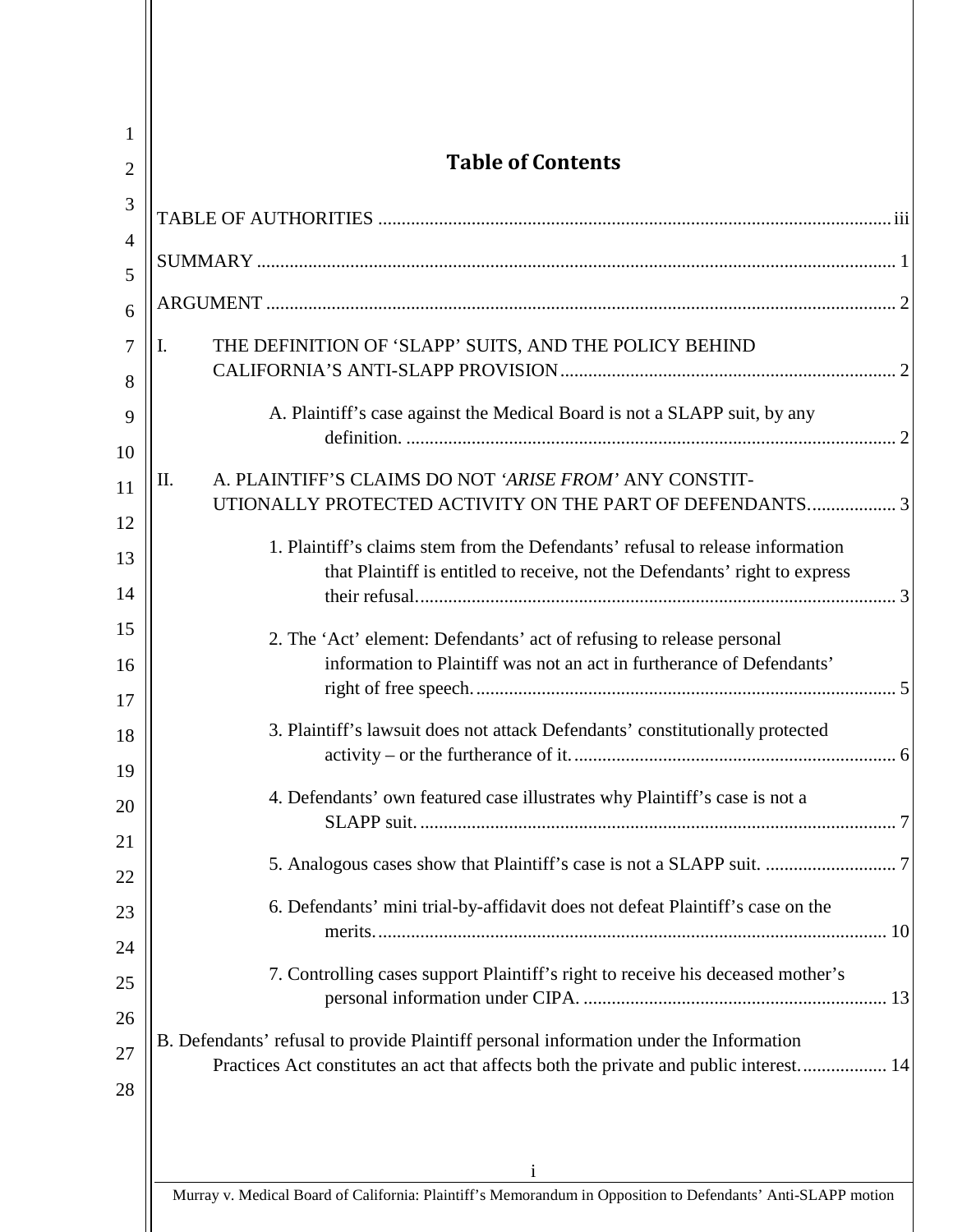| $\mathbf{1}$   | DEFENDANTS' AFFIRMATIVE DEFENSES FAIL IN BOTH THEIR<br>III.                           |
|----------------|---------------------------------------------------------------------------------------|
| $\sqrt{2}$     |                                                                                       |
| 3              |                                                                                       |
| $\overline{4}$ |                                                                                       |
| 5              |                                                                                       |
| 6              |                                                                                       |
| $\tau$         |                                                                                       |
| 8              |                                                                                       |
| 9              |                                                                                       |
| 10             |                                                                                       |
| 11             |                                                                                       |
| 12             |                                                                                       |
| 13             |                                                                                       |
| 14             |                                                                                       |
| 15             |                                                                                       |
| 16             |                                                                                       |
| 17             |                                                                                       |
| 18             |                                                                                       |
| 19             |                                                                                       |
| 20             |                                                                                       |
| 21             |                                                                                       |
| $22\,$         |                                                                                       |
| $23\,$         |                                                                                       |
| 24             |                                                                                       |
| $25\,$         |                                                                                       |
| $26\,$         |                                                                                       |
| $27\,$         |                                                                                       |
| $28\,$         |                                                                                       |
|                | $\rm ii$                                                                              |
|                | Plaintiff Bruce T. Murray's Memorandum in Opposition to Defendants' Anti-SLAPP motion |
|                |                                                                                       |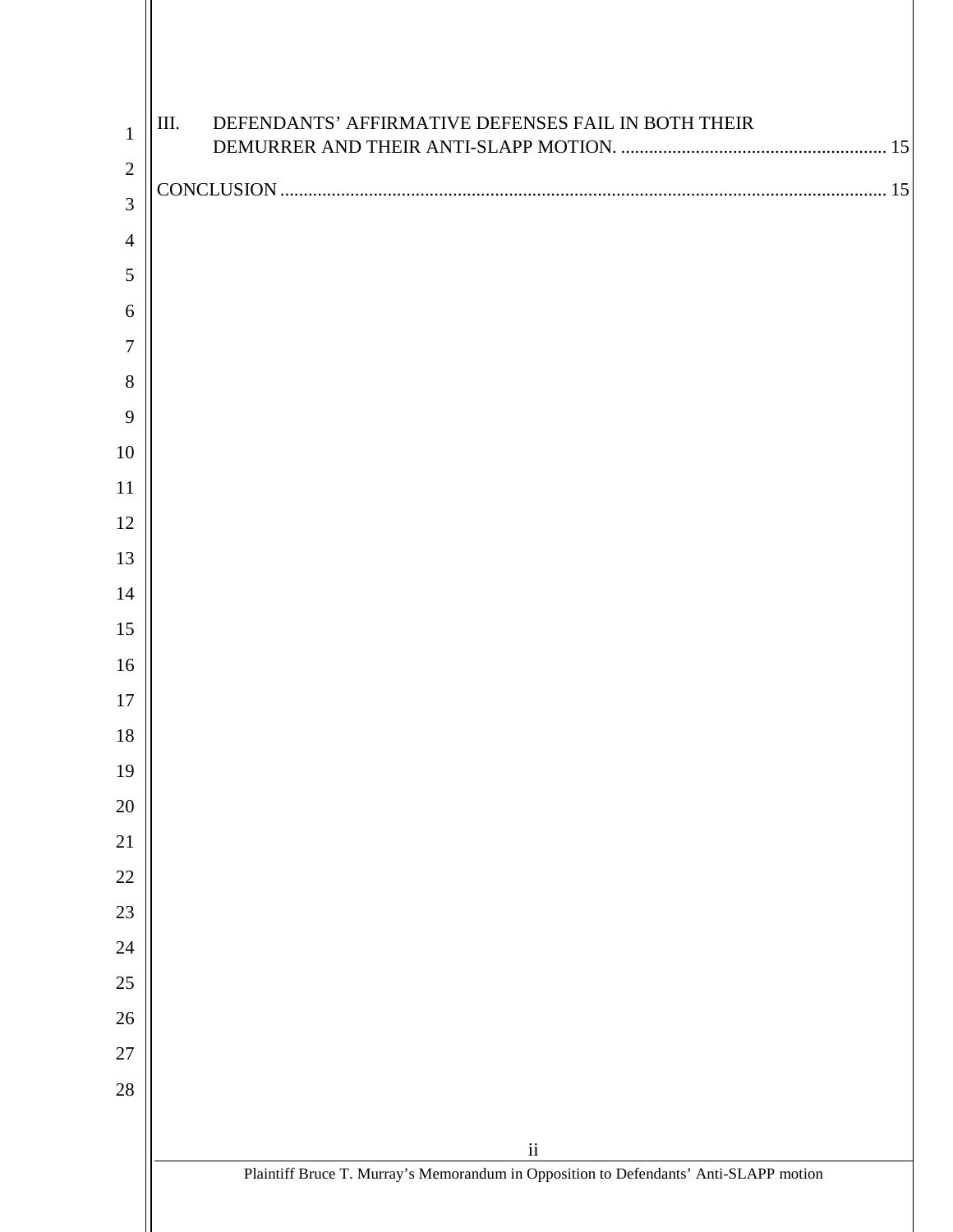#### <span id="page-3-0"></span>iii Plaintiff Bruce T. Murray's Memorandum in Opposition to Defendants' Anti-SLAPP motion 1 2 3 4 5 6 7 8 9 10 11 12 13 14 15 16 17 18 19 20 21 22 23 24 25 26 27 28 TABLE OF AUTHORITIES Cases *Bates v. Franchise Tax Bd.,* 124 Cal. App. 4th 367, 376 (2004) .................................................... 13 *City of Cotati v. Cashman* 29 Cal.4th 69, 76–77 (2002)................................................................... 8 *Mission Beverage Co. v. Pabst Brewing Co.,* 15 Cal. App. 5th 686, 700–01 (2017) ....................... 5 *Optional Capital, Inc. v. Akin Gump Strauss, Hauer & Feld LLP,* 18 Cal. App. 5th 95 (2017).. 2, 4 *Park v. Bd. of Trustees of California State Univ.,* 2 Cal. 5th 1057 (2017) ....................................... 9 *Register Div. of Freedom Newspapers v. County of Orange,* 158 Cal. App. 3d 893 (1984).......... 12 *San Ramon Valley Fire Prot. Dist. v. Contra Costa Cty. Employees' Ret. Assn.,* 125 Cal. App. 4th 343, 346–47 (2004) ............................................................................................................... 8 *Santa Barbara Cty. Coal. Against Auto. Subsidies v. Santa Barbara Cty. Assn. of Gover,* 167 Cal. App. 4th 1229 (2008) ............................................................................................................ 7 *Slaney v. Ranger Ins. Co.,* 115 Cal. App. 4th 306, 318 (2004)....................................................... 10 *Tamkin v. CBS Broad., Inc.,* 193 Cal. App. 4th 133, 142 (2011)...................................................... 2 *Whitehall v. Cty. of San Bernardino,* 17 Cal. App. 5th 352 (2017) ................................................ 10 *Williams v. Superior Court,* 5 Cal. 4th 337 (1993) ......................................................................... 12 *Wilson v. Cable News Network, Inc.,* 6 Cal. App. 5th 822 (2016).................................................... 4 *Yeager v. Holt,* 23 Cal. App. 5th 450, 456 (2018) ............................................................................ 5 Statutes Cal. Civ. Code § 1798 ................................................................................................................... 1, 3 Cal. Civ. Code § 1798.24 ................................................................................................................ 11 Cal. Civ. Code § 1798.3 .................................................................................................................... 2 Cal. Civ. Code § 1798.34 ...................................................................................................... 5, 10, 14 Cal. Civ. Code § 1798.45 ................................................................................................................ 12 Cal. Civ. Code § 1798.46 ................................................................................................................ 12 Cal. Civ. Code § 1798.48 .................................................................................................................. 1 Cal. Civ. Code § 1798.70 .................................................................................................... 11, 12, 13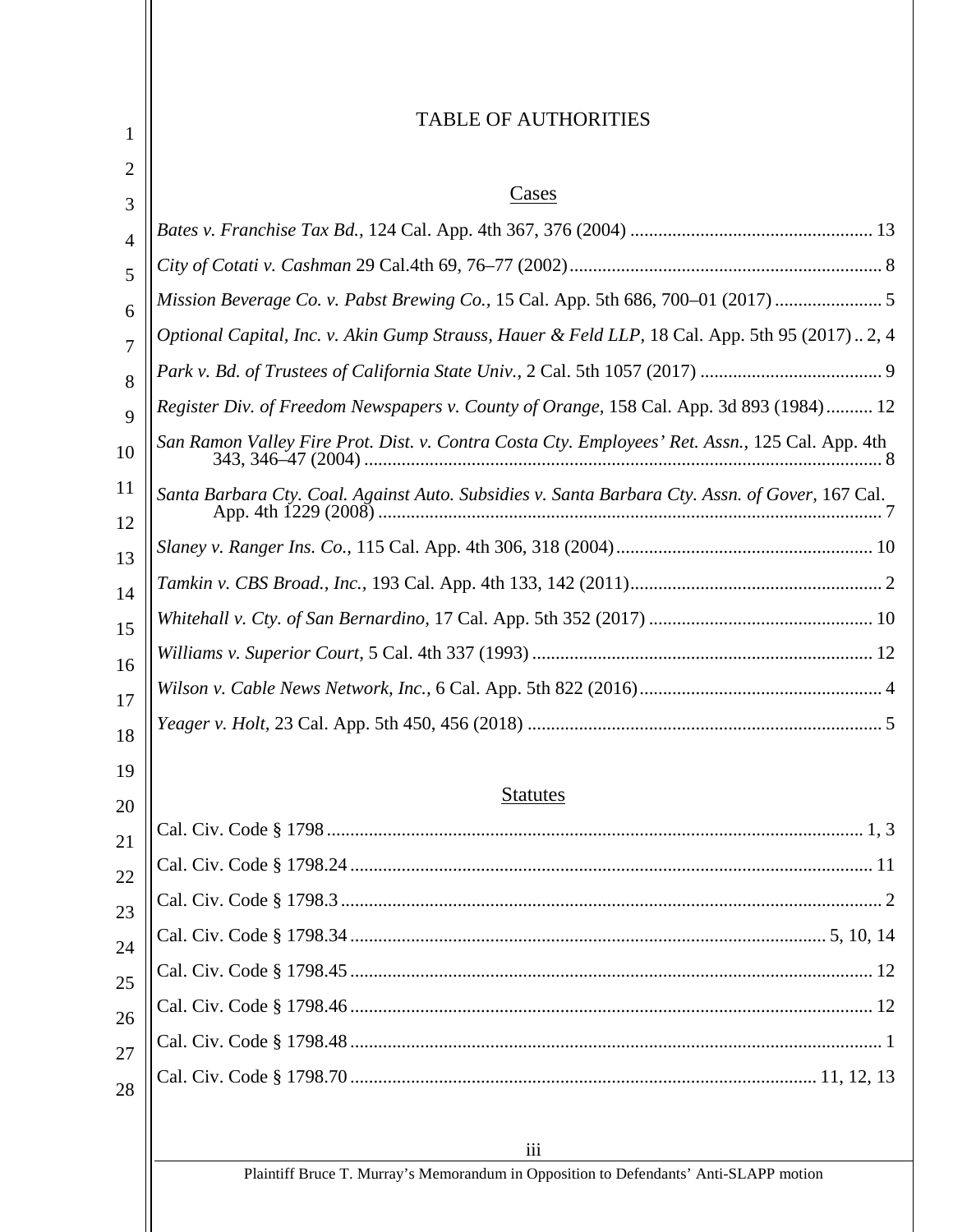| 1<br>$\overline{2}$<br>3<br>$\overline{4}$<br>5 |                                                                                                |  |  |
|-------------------------------------------------|------------------------------------------------------------------------------------------------|--|--|
|                                                 |                                                                                                |  |  |
|                                                 |                                                                                                |  |  |
|                                                 |                                                                                                |  |  |
|                                                 |                                                                                                |  |  |
| 6                                               |                                                                                                |  |  |
| $\overline{7}$                                  |                                                                                                |  |  |
| 8                                               |                                                                                                |  |  |
| 9                                               |                                                                                                |  |  |
| 10                                              | <b>Constitutional Provisions</b>                                                               |  |  |
| 11                                              |                                                                                                |  |  |
| 12                                              |                                                                                                |  |  |
| 13                                              | <b>Law Journals</b>                                                                            |  |  |
| 14                                              | David P. Leonard, Rules of Evidence and Substantive Policy, 25 Loy. L.A. L. Rev. 797 (1992)  6 |  |  |
| 15                                              |                                                                                                |  |  |
| 16                                              | Treatises                                                                                      |  |  |
| 17                                              |                                                                                                |  |  |
| 18                                              |                                                                                                |  |  |
| 19                                              |                                                                                                |  |  |
| 20                                              |                                                                                                |  |  |
| 21                                              |                                                                                                |  |  |
| 22                                              |                                                                                                |  |  |
| 23                                              |                                                                                                |  |  |
| 24                                              |                                                                                                |  |  |
| 25                                              |                                                                                                |  |  |
| 26                                              |                                                                                                |  |  |
| 27                                              |                                                                                                |  |  |
| 28                                              |                                                                                                |  |  |
|                                                 |                                                                                                |  |  |
|                                                 | iv                                                                                             |  |  |
|                                                 | Plaintiff Bruce T. Murray's Memorandum in Opposition to Defendants' Anti-SLAPP motion          |  |  |
|                                                 |                                                                                                |  |  |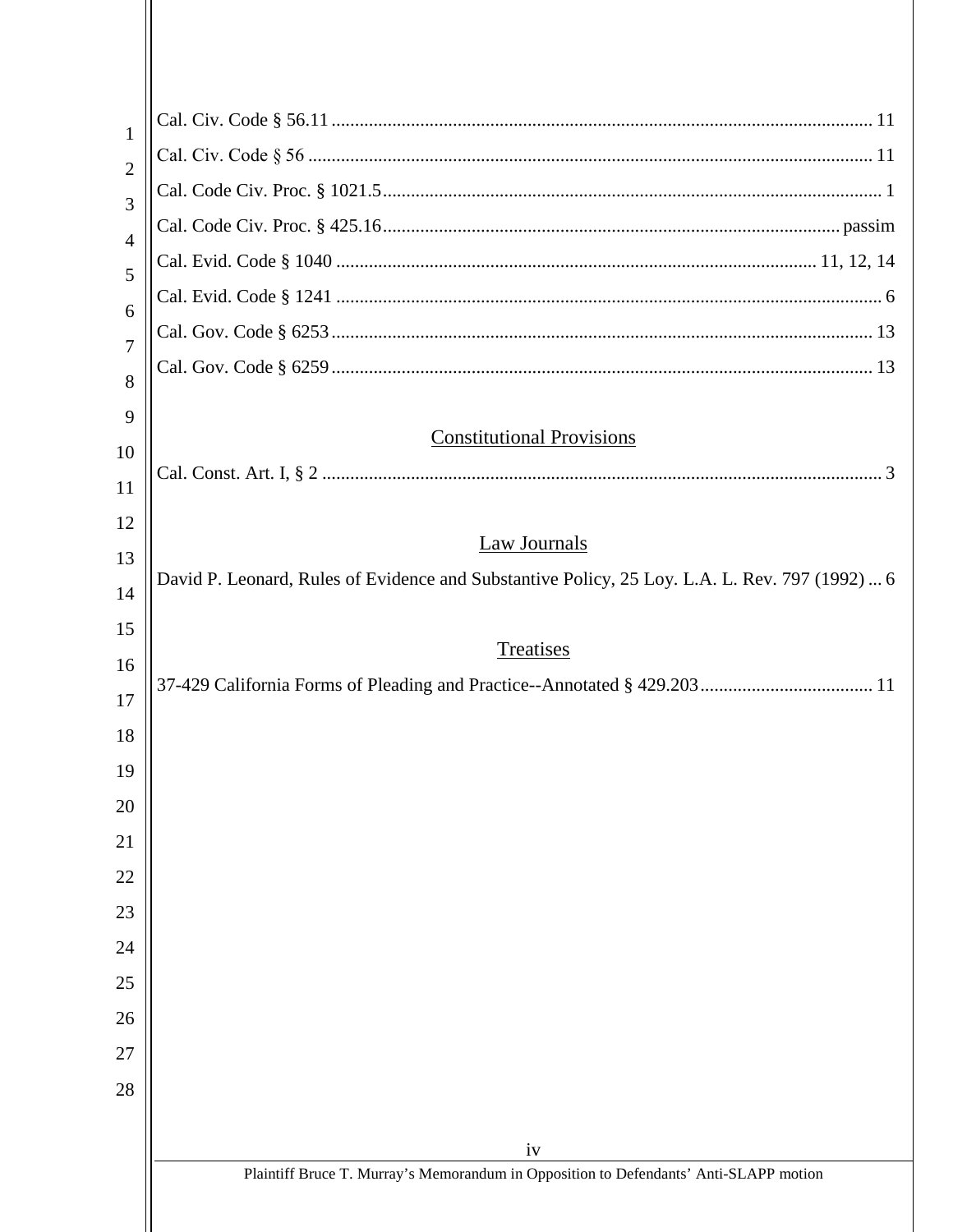### **SUMMARY**

Plaintiff Bruce Thomas Murray brought his action against the Medical Board of California and its agents because they wrongfully refused his requests to provide him with personal and medical information regarding his deceased mother, Audrey Bevan Murray.

Plaintiff's case is based primarily on the California Information Practices Act (CIPA), which mandates that public agencies release the personal information that they collect, upon request, to the individual to whom the information pertains, or his or her representative. Cal. Civ. Code §§ 1798.24-34.

9 10 11 12 In addition to wrongfully refusing to provide his mother's personal information, Defendants also failed to assist Plaintiff in the identification of records, in violation of Cal. Gov. Code § 6253.1, as stated in Plaintiff's third cause of action. Furthermore, Plaintiff alleges violation of the California Constitution and public policy.

Plaintiff requests that the court enjoin the named agents of the Medical Board to release the information he seeks, and he requests damages against the Medical Board, as allowed by Cal. Civ. Code § 1798.48. Plaintiff further requests attorney's fees pursuant to Cal. Civ. Code § 1798.48(b), Cal. Code Civ. Proc. § 1021.5, and/or equitable principles.

16 17 18 19 20 21 Based on Plaintiff's assertion of his lawful right to receive personal information under CIPA, the Defendants now claim that Plaintiff's lawsuit attempts to infringe on their constitutional right to free speech. On this theory, they have filed a special motion to strike under California's anti-SLAPP provision, Cal. Code Civ. Proc. § 425.16. At first glance, Defendants' assertion is far-fetched. On closer examination, their motion is indeed entirely meritless. This memorandum will explain exactly why.

Briefly, California's anti-SLAPP provision applies to any "cause of action against a person [1] *arising from* [2] any act of that person [3] in furtherance of [4] the person's right of petition or [5] free speech ..." *Id.* [Emphasis added.] This memorandum will analyze each identified element and sub-element of the statute.

25 26 27 As the analysis of the first element will show, Defendants' anti-SLAPP motion fails at the outset, because Plaintiff's lawsuit arises not from protected speech, but from the Medical Board's refusal to provide him with the information to which he is lawfully entitled. Otherwise stated,

28

22

23

24

<span id="page-5-0"></span>1

2

3

4

5

6

7

8

13

14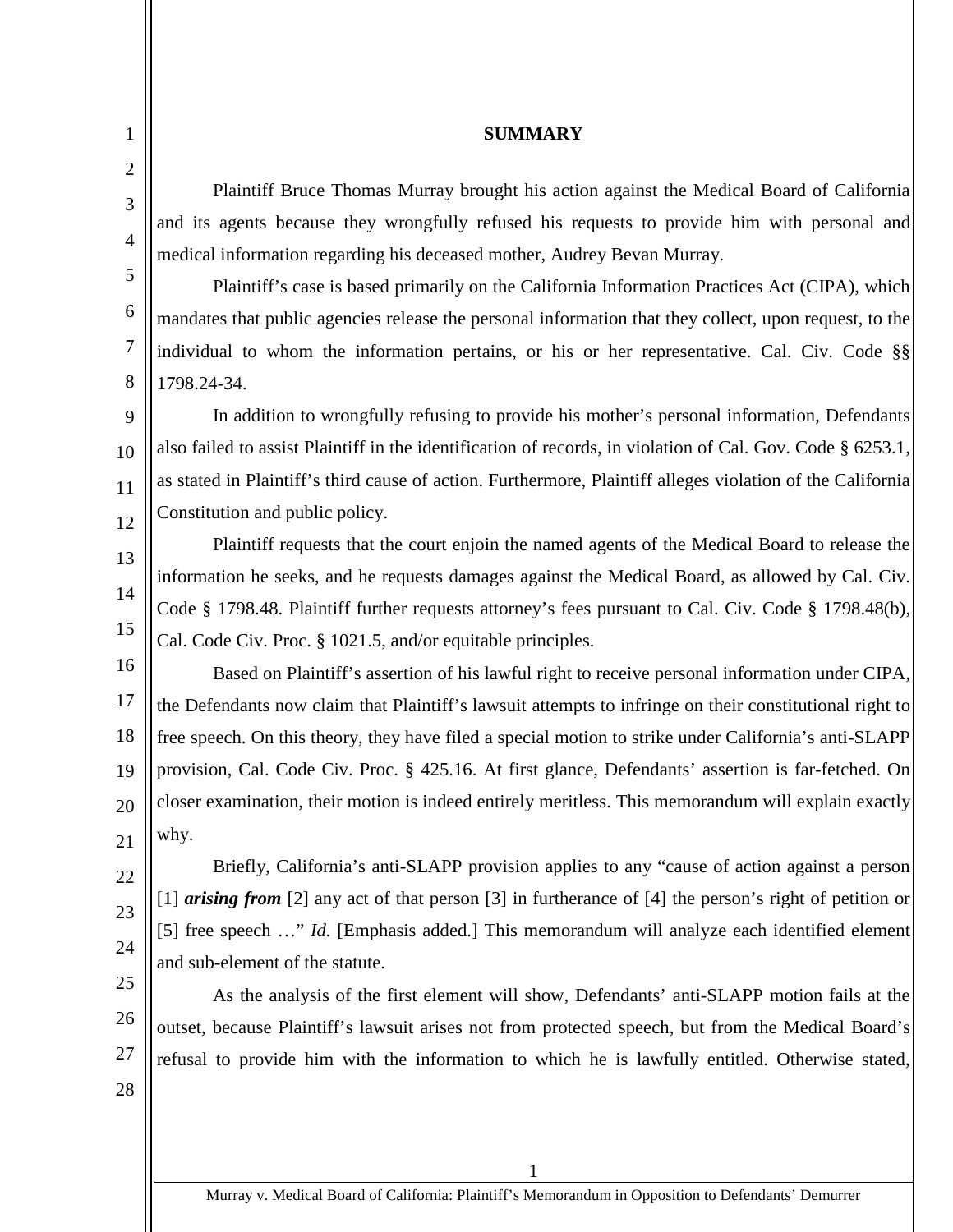Plaintiff's lawsuit is based on the Medical Board's act of refusal, not the speech its agents used in conveying that refusal. Thus, the very first element is not satisfied.

The Defendants' anti-SLAPP motion is problematic for another reason: The element of the statute marked number '4' above designates a person's right of petition as protected activity under the anti-SLAPP statute. Here, Plaintiff was aggrieved at the Medical Board's refusal to release to him any information in their possession regarding his deceased mother. Accordingly, Plaintiff sought redress for his grievances with the Superior Court. Defendants now seek to short-circuit Plaintiff's right to petition with their anti-SLAPP motion. In so doing, Defendants would deny Plaintiff his basic right to due process. So as it turns out, Defendants' anti-SLAPP motion is itself a thinly disguised SLAPP action. Therefore, Plaintiff requests that the court not only deny Defendants' anti-SLAPP motion, but also sanction them for their abuse of the process.

**ARGUMENT**

## <span id="page-6-1"></span>**I. THE DEFINITION OF 'SLAPP' SUITS, AND THE POLICY BEHIND CALIFORNIA'S ANTI-SLAPP PROVISION**

<span id="page-6-2"></span>14 15

1

2

3

4

5

6

7

8

9

10

<span id="page-6-0"></span>11

12

13

**A. Plaintiff's case against the Medical Board is not a SLAPP suit, by any definition**. "A SLAPP suit—a strategic lawsuit against public participation—seeks to chill or punish a

16 17 18 19 party's exercise of constitutional rights to free speech and to petition the government for redress of grievances. The Legislature enacted section 425.16—known as the anti-SLAPP statute—to provide a procedural remedy to dispose of lawsuits that are brought to chill the valid exercise of constitutional rights." *Tamkin v. CBS Broad., Inc.,* 193 Cal. App. 4th 133, 142 (2011). [1](#page-6-3)

20 21 Plaintiff brought his suit against the Medical Board and its agents because they refused his requests to provide him with personal and medical information<sup>[2](#page-6-4)</sup> regarding his deceased mother,

<span id="page-6-3"></span>23 24 25 26 1 In *Optional Capital v. Akin Gump,* the court provided another useful definition of SLAPP suits: "A SLAPP is a civil lawsuit that is aimed at preventing citizens from exercising their political rights or punishing those who have done so. While SLAPP suits masquerade as ordinary lawsuits such as defamation and interference with prospective economic advantage, they are generally meritless suits brought primarily to chill the exercise of free speech or petition rights by the threat of severe economic sanctions against the defendant, and not to vindicate a legally cognizable right." *Optional Capital, Inc. v. Akin Gump Strauss, Hauer & Feld LLP,* 18 Cal. App. 5th 95, 109 (2017).

22

<sup>2</sup> "The term 'personal information' means any information that is maintained by an agency that identifies or describes an individual, including, but not limited to … **medical** or employment history." Cal. Civ. Code §  $1798.3(a)$ . [Emphasis added.]

<span id="page-6-4"></span><sup>27</sup> 28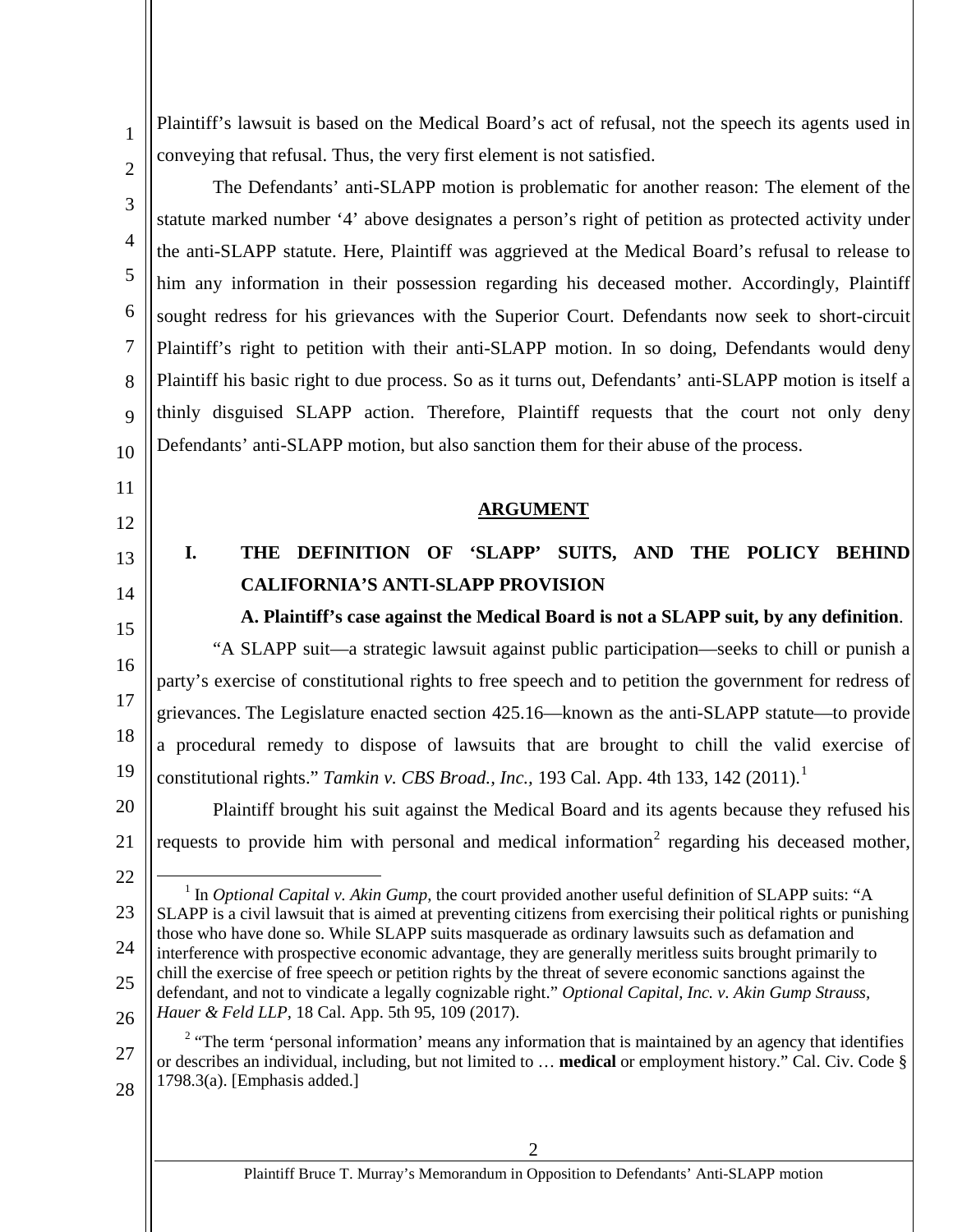Audrey Murray. Plaintiff is entitled to this information under the California Information Practices Act (Cal. Civ. Code § 1798 et seq.) Accordingly, CIPA is the primary legal basis of Plaintiff's suit.

2 3

4

5

6

7

8

9

10

11

1

Plaintiff challenges the Defendants' denials of his requests, not the Defendants' expression of those denials – or their right to make such expressions under the First Amendment to the United States Constitution or Article 1, Section 2 of the California Constitution.<sup>[3](#page-7-2)</sup> Plaintiff does not seek to chill Defendants' speech; in fact, he wants more of their speech in the form of more information regarding the cause and circumstances of his mother's death. Furthermore, Plaintiff's lawsuit does not seek to infringe on the right of MBC agents to interact with other California citizens and consumers who contact the board. In fact, Plaintiff hopes this lawsuit will cause the MBC to be more communicative with consumers. In sum, more speech, not less. Thus, Plaintiff's action against the Medical Board is quite the opposite of a SLAPP suit.

12 13 14 15 16 The public policy behind California's anti-SLAPP provision is built right into the statute and placed immediately up front, in the first paragraph of the law: "The Legislature finds and declares that there has been a disturbing increase in lawsuits brought primarily to chill the valid exercise of the constitutional rights of freedom of speech and petition for the redress of grievances. The Legislature finds and declares that it is in the public interest to encourage continued participation in matters of public significance, and that this participation should not be chilled through abuse of the judicial process. To this end, this section shall be construed broadly." CCP  $\S$  425.16(a).

17 18 19 20 A successful outcome of Plaintiff's action against the Medical Board would have no negative impact on the Defendants' constitutional right to speech. If anything, a positive outcome would expand Defendants' ability to communicate with consumers. Plaintiff seeks to thaw the Medical Board's speech, not to chill it.

- 21
- 22
- <span id="page-7-1"></span>23
- 24
- 25
- 26

**UTIONALLY PROTECTED ACTIVITY ON THE PART OF DEFENDANTS. 1. Plaintiff's claims stem from the Defendants' refusal to release information that Plaintiff is entitled to receive, not the Defendants' right to express their refusal**.

<span id="page-7-0"></span>**II. A. PLAINTIFF'S CLAIMS DO NOT** *'ARISE FROM'* **ANY CONSTIT-**

<span id="page-7-2"></span><sup>27</sup> <sup>3</sup> "Every person may freely speak, write and publish his or her sentiments on all subjects, being responsible for the abuse of this right. A law may not restrain or abridge liberty of speech or press." Cal. Const. Art. I, § 2.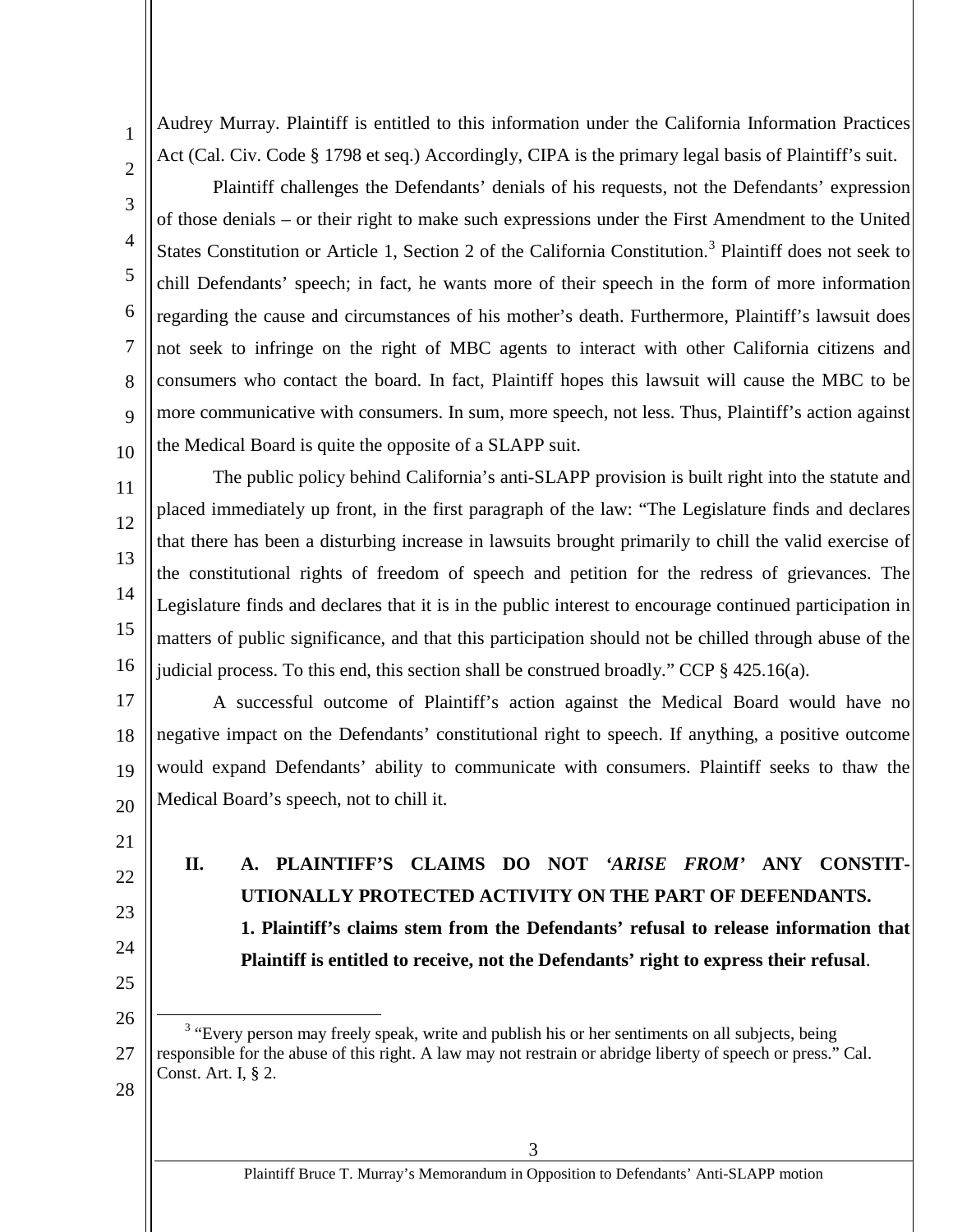"The statutory phrase 'cause of action ... arising from' means simply that the defendant's act underlying the plaintiff's cause of action must itself have been an act *in furtherance of the right* of petition or free speech. In the anti-SLAPP context, the critical point is whether the plaintiff's cause of action itself was based on an act in furtherance of the defendant's right of petition or free speech." *Optional Capital, Inc. v. Akin Gump Strauss, Hauer & Feld LLP,* 18 Cal. App. 5th 95, 110 (2017). [Emphasis added.]

In *Wilson v. Cable News Network,* the court provided further explanation of the "arising from" element: "To determine whether a cause of action arises from protected activity … the trial court must distinguish between (1) speech or petitioning activity that is mere evidence related to liability and (2) liability that is based on speech or petitioning activity. Prelitigation communications ... may provide evidentiary support for the complaint without being a basis of liability. The mere fact that an action was filed after protected activity took place does not mean the action arose from that activity for the purposes of the anti-SLAPP statute. Moreover, that a cause of action arguably may have been 'triggered' by protected activity does not entail that it is one arising from such. Thus, the statute does not automatically apply simply because the complaint refers to some protected speech activities." *Wilson v. Cable News Network, Inc.,* 6 Cal. App. 5th 822, 831–32 (2016). [Citations omitted.]

15 16

21

22

1

2

3

4

5

6

7

8

9

10

11

12

13

14

17 18 19 20 Here, Plaintiff's case arises from the Defendants' denials of his requests for personal information regarding his deceased mother. These denials are contained within three letters written by Kerrie Webb to Bruce Murray during the course of an extended "meeting and conferring" between the two regarding Plaintiff's requests. (See Decl. of Kerrie D. Webb in Supp. of Defs.' Anti-SLAPP Mot. to Strike, Exhs. A-E.)

23 24 25 26 In the *Wilson* court's terminology, these letters are evidence relevant to Plaintiff's claims under CIPA, but not evidence of liability for Webb's speech itself. Plaintiff's claims arise from Webb's acts of denial, not her act of writing the letters and expressing her legal opinion regarding Plaintiff's request. Plaintiff may disagree with Webb's legal opinion, but his lawsuit does not seek to punish her for expressing it. The fact that Webb used the written word to convey her denials does not suddenly transform Plaintiff's case into a free speech case – subject to an anti-SLAPP motion. Indeed, there would be no other reasonable means for Webb to convey her denials other than by using speech, except perhaps by totally ignoring Plaintiff's requests. To eliminate speech from this

28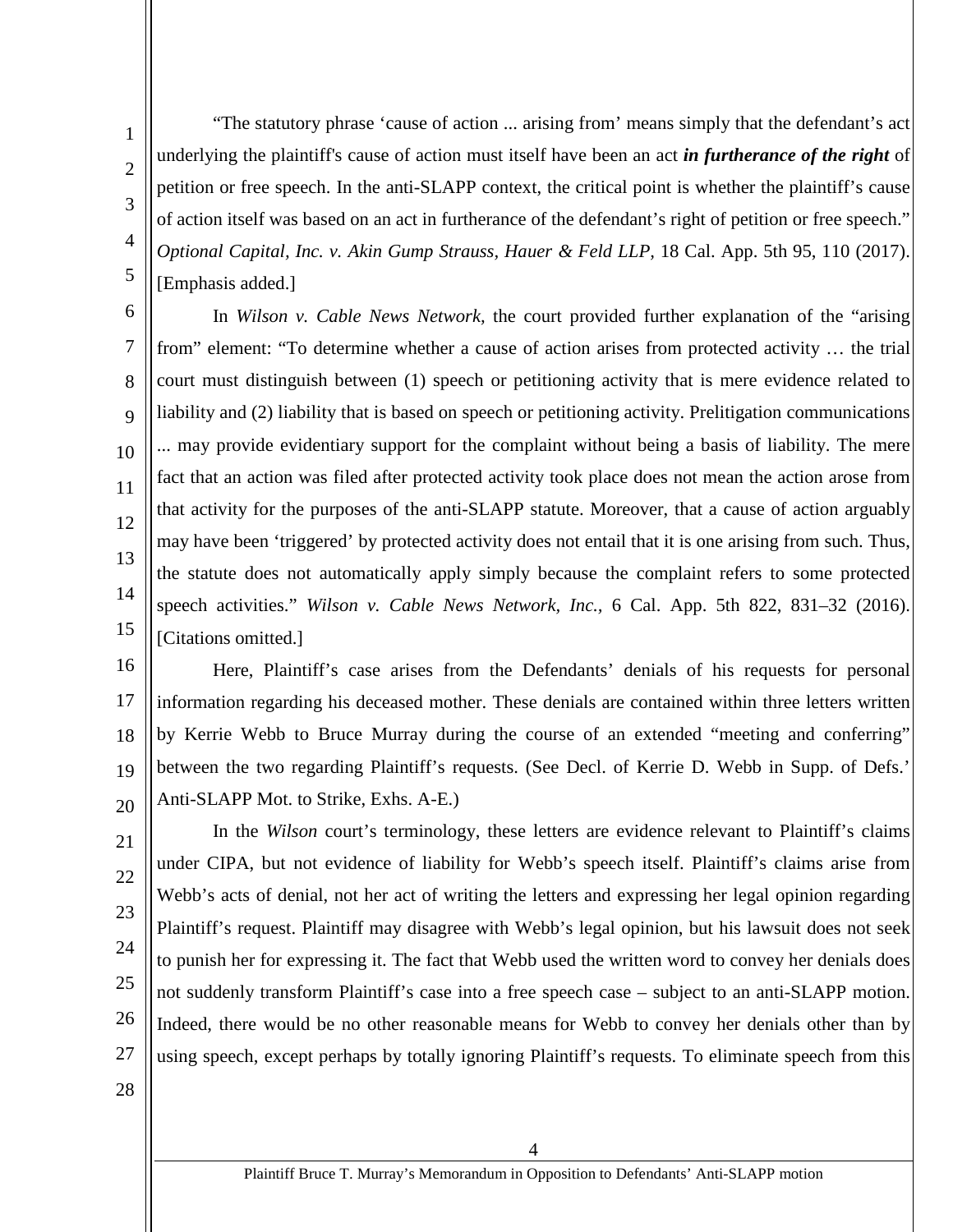course of events is an absurd proposition. Thus, using the *Wilson* court's logic, the use of speech was *necessary* in this case, but the speech involved was not *sufficient* to trigger anti-SLAPP protection.

Other courts describe the "arising under" element in terms of the "gravamen" of the complaint: "In order for a complaint to be within the anti-SLAPP statute, the critical consideration is whether the cause of action is based on the defendant's protected free speech or petitioning activity. To make that determination, we look to the principal thrust or gravamen of the plaintiff's cause of action." *Yeager v. Holt,* 23 Cal. App. 5th 450, 456 (2018).

8 9 10 Here, the gravamen of Plaintiff's complaint is the Medical Board's decision to deny his request for information, not the speech Defendants used to make this denial. Therefore, because Plaintiff's case does not arise from any act by Defendants in furtherance of their right of free speech, Defendants' anti-SLAPP motion should be denied.

<span id="page-9-0"></span>11

1

2

3

4

5

6

7

12 13

14

15

# **2. The 'Act' element: Defendants' act of refusing to release personal information to Plaintiff was not an act in furtherance of Defendants' right of free speech**.

"Next, we determine whether defendants' acts are in furtherance of their exercise of the right of free speech. An act is in furtherance of the right of free speech if the act helps to advance that right or assists in the exercise of that right." *Tamkin,* 193 Cal. App. 4th at 143.

16 17 18 19 20 21 22 "Where a plaintiff's claim is based upon 'an action or decision' of the defendant, it is not enough that some protected activity by the defendant precedes that action or decision, that some protected activity is the means of communicating that action or decision, or that some protected activity constitutes evidence of that action or decision. To fall under the anti-SLAPP statute, the challenged action or decision itself must be protected activity. Accordingly, where a plaintiff's claim attacks only the defendant's decision to undertake a particular act, and if that decision is not itself protected activity, that claim falls outside the ambit of the anti-SLAPP statute." *Mission Beverage Co. v. Pabst Brewing Co.,* 15 Cal. App. 5th 686, 700–01 (2017).

- 23
- 24

25

26 27 personal and medical information to him, contrary to Cal. Civ. Code § 1798.34. Plaintiff challenges Defendants' decision, but not Defendants' right to convey their decision via speech. Defendants' written refusals do not trigger a metamorphosis of the Information Practices Act into the First Amendment. Defendants' acts of denying Plaintiff's requests do not further their right to exercise

Here, the acts that Plaintiff complains of are the Defendants' refusals to release his mother's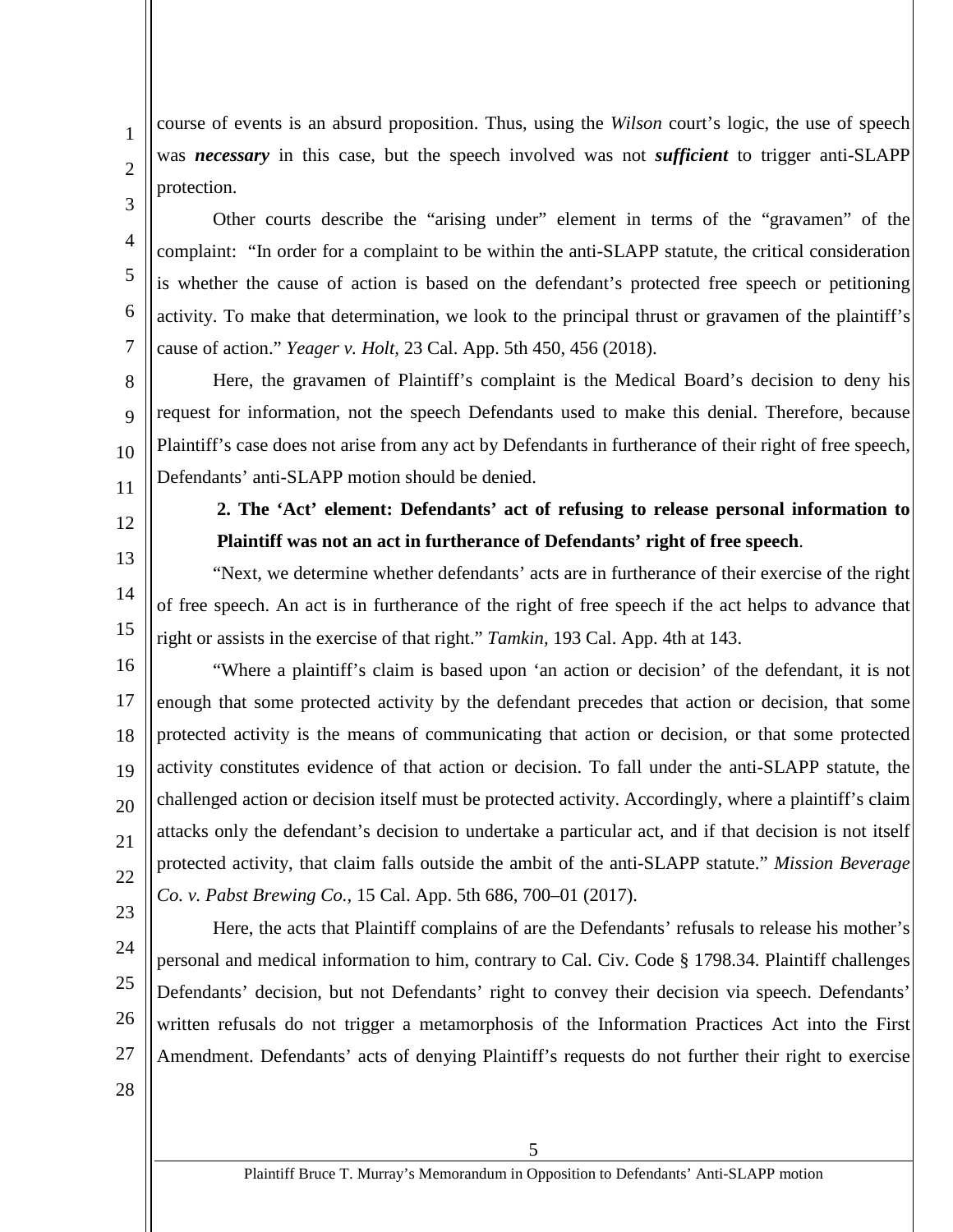free speech, nor does Plaintiff's lawsuit abridge Defendants' freedom of speech. Thus, the "act"<sup>[4](#page-10-1)</sup> element of anti-SLAPP statute is not satisfied, and Defendants' motion should be denied.

<span id="page-10-0"></span>**3. Plaintiff's lawsuit does not attack Defendants' constitutionally protected activity – or the furtherance of it.**

Elements 3, 4, and 5 of the anti-SLAPP statute, as marked above, constitute the activity that the statute aims to protect, i.e., the right of [5] free speech and the right of [4] petition – and the [3] furtherance of these rights. The statute then specifies four categories of protected activity, as most relevant here, "any written or oral statement or writing made in connection with an issue under consideration or review by a legislative, executive, or judicial body, or any other official proceeding authorized by law." Cal. Code Civ. Proc. § 425.16(e)(2).

10 12 13 14 15 16 17 The Medical Board's rejections of Plaintiff's requests for information are contained within three letters from Kerrie Webb to Bruce Murray, as included in Exhibits B, C and F in the Declaration of Kerrie D. Webb. Each rejection letter has a corresponding request letter from Plaintiff, also included in Kerrie Webb's declaration. This dialogue is clearly protected speech, as would be generally covered by § 425.16(b)(1). Plaintiff had the constitutional right to request the information, and Webb had the same right (and duty) to respond. Indeed, Plaintiff is happy she responded, rather than simply ignoring him. The fact that Plaintiff disagrees with Webb's viewpoint is beside the point. Plaintiff's lawsuit does not attack her freedom to express this viewpoint. He advocates this liberty, just as he guards his own right to express his viewpoint.

18 19 20 21 22 In their discussion of protected activity, Defendants attempt to completely recast Plaintiff's case not as a request for personal information, but an attack on the Medical Board's investigation into Dr. James C. Matchison. (See Defs.' Mem. at 15:26-28: "Plaintiff's causes of action arise from Defendants' confidential investigation and the communications 'made in connection with …any other official proceeding authored by law.'") Defendants' argument completely misstates Plaintiff's

23

1

2

3

4

5

6

7

8

9

- <span id="page-10-1"></span>24 25 26 27 4 In an evidentiary context, Defendants' acts of refusing Plaintiff's requests would be considered *verbal acts* or *acts of independent legal significance,* such as "I accept your offer for a contract" or "I reject your offer." David P. Leonard, RULES OF EVIDENCE AND SUBSTANTIVE POLICY, 25 Loy. L.A. L. Rev. 797, 804 (1992). Such verbal acts are not considered "assertions" or "statements," and therefore are not considered hearsay. *Id.* Thus, Kerrie Webb's verbal act of denying Plaintiff's requests for information could be admitted into evidence as non-hearsay. *A fortiori,* an act of independent legal significance does not necessarily receive First Amendment protection, such as maliciously shouting "Fire!" in a crowded movie theater. (See the notes of decisions to Cal. Evid. Code § 1241.)
- 28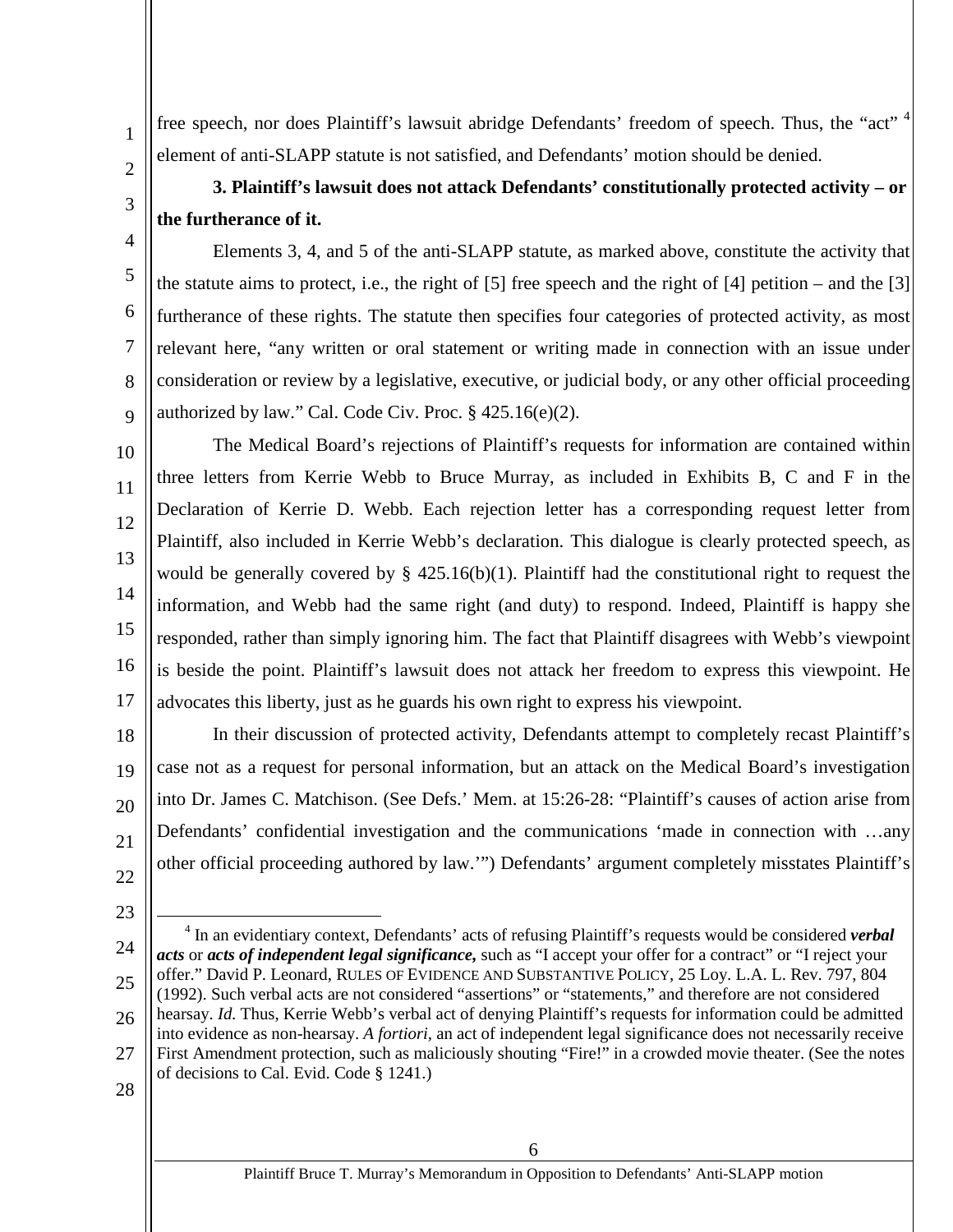case. Plaintiff does not challenge anything about the Medical Board's investigation, including its confidentiality. Plaintiff fully expects any information unrelated to his request for his mother's personal and medical information to be appropriately redacted, according to the procedures set out in CIPA. Cal. Civ. Code § 1798.46. Defendants' attempt to recast Plaintiff's suit as an attack on the MBC's investigation of Dr. Matchison is a straw man and a red herring.

## **4. Defendants' own featured case illustrates why Plaintiff's case is not a SLAPP suit**.

In their discussion of protected activity, Defendants cite *Dwight R. v. Christy B.,* 212 Cal.App.4th 697 (2013) as their leading case. (Defs.' Mem. at 16:4.) In fact, *Dwight* provides a good example of what is and what is not a SLAPP suit. In that case, the Plaintiff, the father of two young girls, alleged that the Defendant, a therapist, conspired with the Plaintiff's former mother-in-law and several social workers to falsely accuse him of sexually abusing his five-year-old daughter. *Id.* at 409. The therapist, a mandated reporter, filed a report detailing her suspicion that Dwight was sexually abusing his daughter. *Id.* at 411. The father alleged that in making this report, the therapist violated his and his daughters' civil rights under 42 U.S.C. § 1983. Thus, the father directly attacked the therapist's mandated report. The court rightly determined that the Plaintiff sought to infringe on protected activity, and the court appropriately granted Defendants' anti-SLAPP motion.<sup>[5](#page-11-2)</sup>

15 16 17 18 By contrast here, Plaintiff never challenged the Medical Board's decision to initiate the investigation into Dr. Matchison; he does not challenge the outcome; nor does he challenge anything about the investigation itself. Defendants' case is inapposite. Plaintiff in no way attacks the MBC's investigative process. Therefore Defendants' anti-SLAPP motion should be denied.

19

20

21

1

2

3

4

<span id="page-11-0"></span>5

6

7

8

9

10

11

12

13

14

## **5. Analogous cases show that Plaintiff's case is not a SLAPP suit**.

<span id="page-11-1"></span>Defendants' anti-SLAPP memorandum cites many cases, but none of them analogous. An examination of the leading cases clearly shows that Plaintiff's action is not a SLAPP suit.

- 22
- <span id="page-11-2"></span>23 24 25 26 27 5 Another case cited by Defendants also illustrates why Plaintiff's case is not a SLAPP suit. *Santa Barbara Cty. Coal. Against Auto. Subsidies v. Santa Barbara Cty. Assn. of Gover,* 167 Cal. App. 4th 1229 (2008). In that case, an opponent of county ballot measure brought action against the local transportation authority (SBCAG), alleging that authority unlawfully advocated and spent public funds for passage of the ballot measure. *Id.* at 1234. SBCAG did in fact spend funds to draft and prepare the measure for the ballot. The court determined that SBCAG's activity was not prohibited electoral advocacy because SBCAG had the statutory authority to draft the ballot measure, and its activity occurred before the measure was qualified for placement on the ballot. *Id.* at 1239. The plaintiff's suit aimed directly at SBCAG's lawful activity in preparing a ballot measure, and therefore his claims crossed the line into protected activity. *Id.*
- 28

Plaintiff Bruce T. Murray's Memorandum in Opposition to Defendants' Anti-SLAPP motion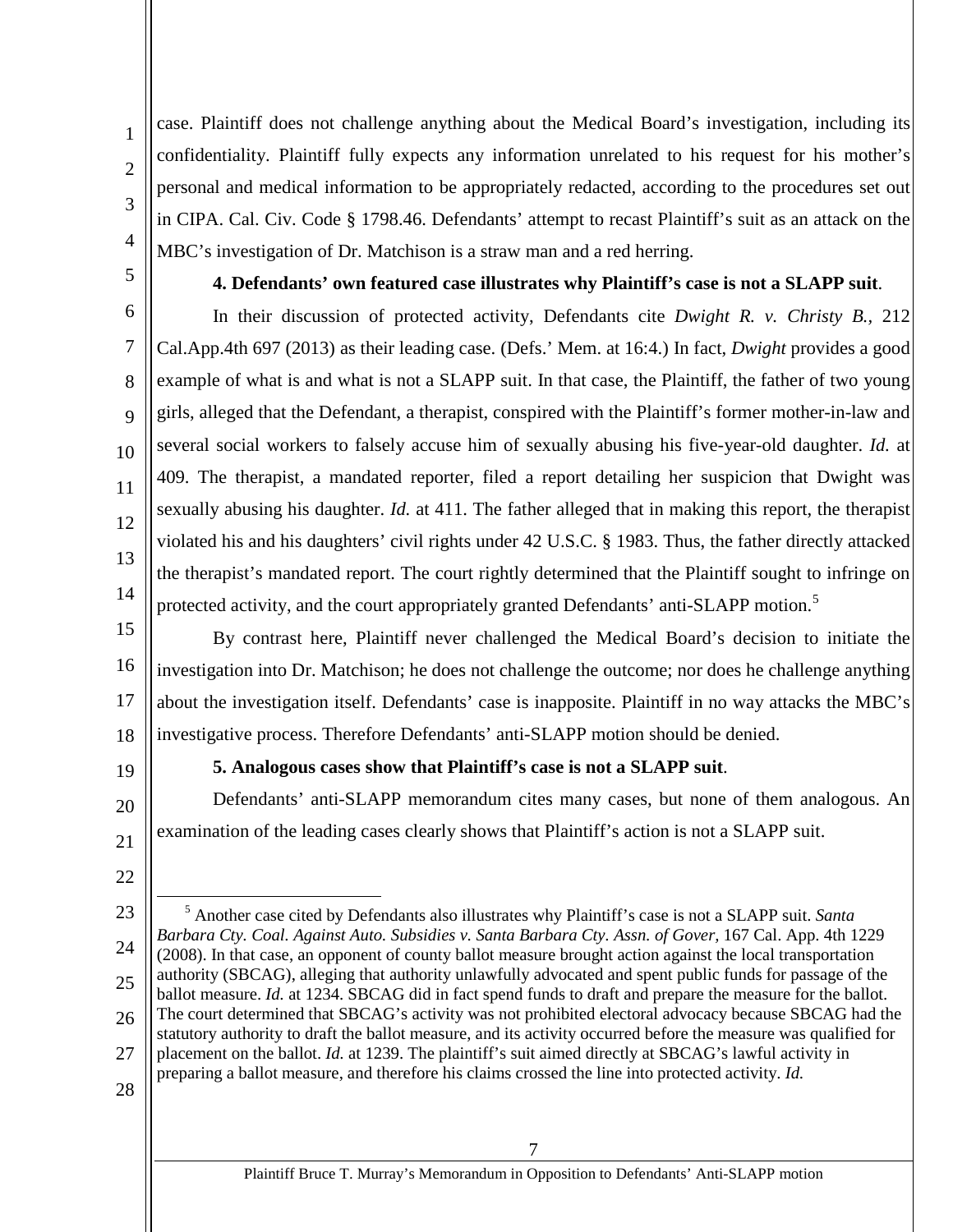In *San Ramon Valley Fire Protection Dist. v. Contra Costa County Employees' Retirement Association,* both the Superior Court and the Court of Appeal rejected the Defendants' anti-SLAPP motion – which was premised on the Defendants' erroneous contention that their decision to increase employee contributions to the Fire Protection District's retirement plan constituted protected activity under CCP § 425.16. The Retirement Association had voted to increase the employee contributions following a discussion at a public meeting. The firefighters challenged the decision. The Defendants' argued that the suit attacked their constitutionally protected right to free speech. Both the superior court and the appellate court disagreed.

"Even if the conduct of individual public officials in discussing and voting on a public entity's action or decision could constitute an exercise of rights protected under the anti-SLAPP statute—an issue we need not and do not reach—this does not mean that litigation challenging a public entity's action or decision always arises from protected activity. In the present case, the litigation does not arise from the speech or votes of public officials, but rather from an action taken by the public entity administered by those officials." *San Ramon Valley Fire Prot. Dist. v. Contra Costa Cty. Employees' Ret. Assn.,* 125 Cal. App. 4th 343, 346–47 (2004).

14 15 16 17 18 19 20 21 22 Like the present case, that case turned on the "arising from" element of the California anti-SLAPP statute. "As our Supreme Court has put it, 'the mere fact an action was filed after protected activity took place does not mean it arose from that activity.' The anti-SLAPP statute cannot be read to mean that 'any claim asserted in an action which arguably was filed in retaliation for the exercise of speech or petition rights falls under section 425.16, whether or not the claim is based on conduct in exercise of those rights.' California courts rightly have rejected the notion 'that a lawsuit is adequately shown to be one arising from an act in furtherance of the rights of petition or free speech as long as suit was brought after the defendant engaged in such an act, whether or not the purported basis for the suit is that act itself.'" *Id.* at 353–54, quoting from *City of Cotati v. Cashman* 29 Cal.4th 69, 76–77 (2002).

23

1

2

3

4

5

6

7

8

9

10

11

12

13

24

25 26

The fact scenario in *San Ramon* bears relevant similarities to this case. There, Defendants made their decision to increase employee contributions following a discussion at a public meeting and a vote. Here, the Medical Board made its decision to deny Plaintiff's requests for information following an exchange of letters between Bruce Murray and Kerrie Webb. Plaintiff's case in no way attacks the freedom of exchange between Murray and Webb, only the Medical Board's action and

28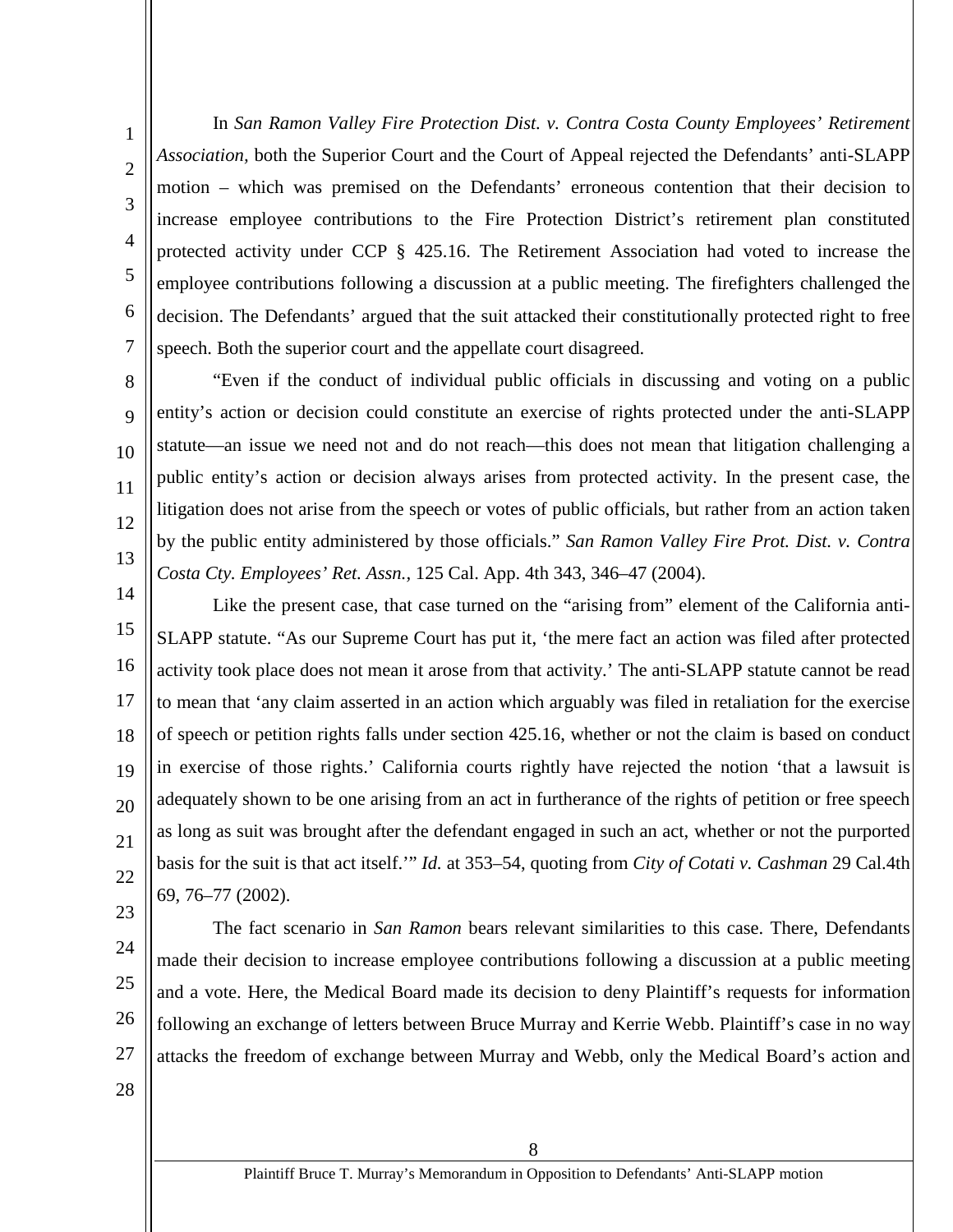decision to deny the release of information. Furthermore, unlike the *San Ramon* fact scenario, the exchange between Murray and Webb did not take place in public, making this case the stronger argument for no infringement of free speech.

3

1

2

4

5

6

7

8

9

10

11

12

13

14

15

16

The California Supreme Court recently endorsed *San Ramon* in a case involving a former assistant professor who brought an action against California State University Los Angeles for alleged racial discrimination in a tenure decision. *Park v. Bd. of Trustees of California State Univ.,* 2 Cal. 5th 1057 (2017). The assistant professor was denied tenure, and he brought an action under the Fair Employment and Housing Act. *Id.* at 1061. The university brought an anti-SLAPP motion, arguing that Plaintiff's case was based on the numerous communications that led up to the tenure decision, and thus these communications were protected activities under the anti-SLAPP statute. *Id.* The trial court disagreed and denied the motion. A divided Court of Appeal reversed. The Supreme Court reversed the judgment of the Court of Appeal. As in *San Ramon,* the Court determined that the Plaintiff's case did not "arise from" any protected activity on the part of the Defendants.

"A claim is not subject to a motion to strike simply because it contests an action or decision that was arrived at following speech or petitioning activity, or that was thereafter communicated by means of speech or petitioning activity. Rather, a claim may be struck only if the speech or petitioning activity itself is the wrong complained of, and not just evidence of liability or a step leading to some different act for which liability is asserted." *Id.* at 1060.

17 18 19 20 21 22 23 24 25 The Court observed that the Plaintiff's claim did not arise from statements made during the Plaintiff's grievance proceeding, or any specific evaluations of him in the tenure process, as the Defendants had argued. *Id.* at 1068. Instead, the case was based on "the denial of tenure itself and whether the motive for that action was impermissible. The tenure decision may have been communicated orally or in writing, but that communication does not convert Park's suit to one arising from such speech. The dean's alleged comments may supply evidence of animus, but that does not convert the statements themselves into the basis for liability. As the trial court correctly observed, Park's complaint is 'based on the act of denying plaintiff tenure based on national origin. Plaintiff could have omitted allegations regarding communicative acts or filing a grievance and still state the same claims.'" *Id.*

26 27 Following the ruling in *Park,* the Court of Appeal upheld a superior court's ruling to deny the County of San Bernardino's anti-SLAPP motion against a former county social worker who had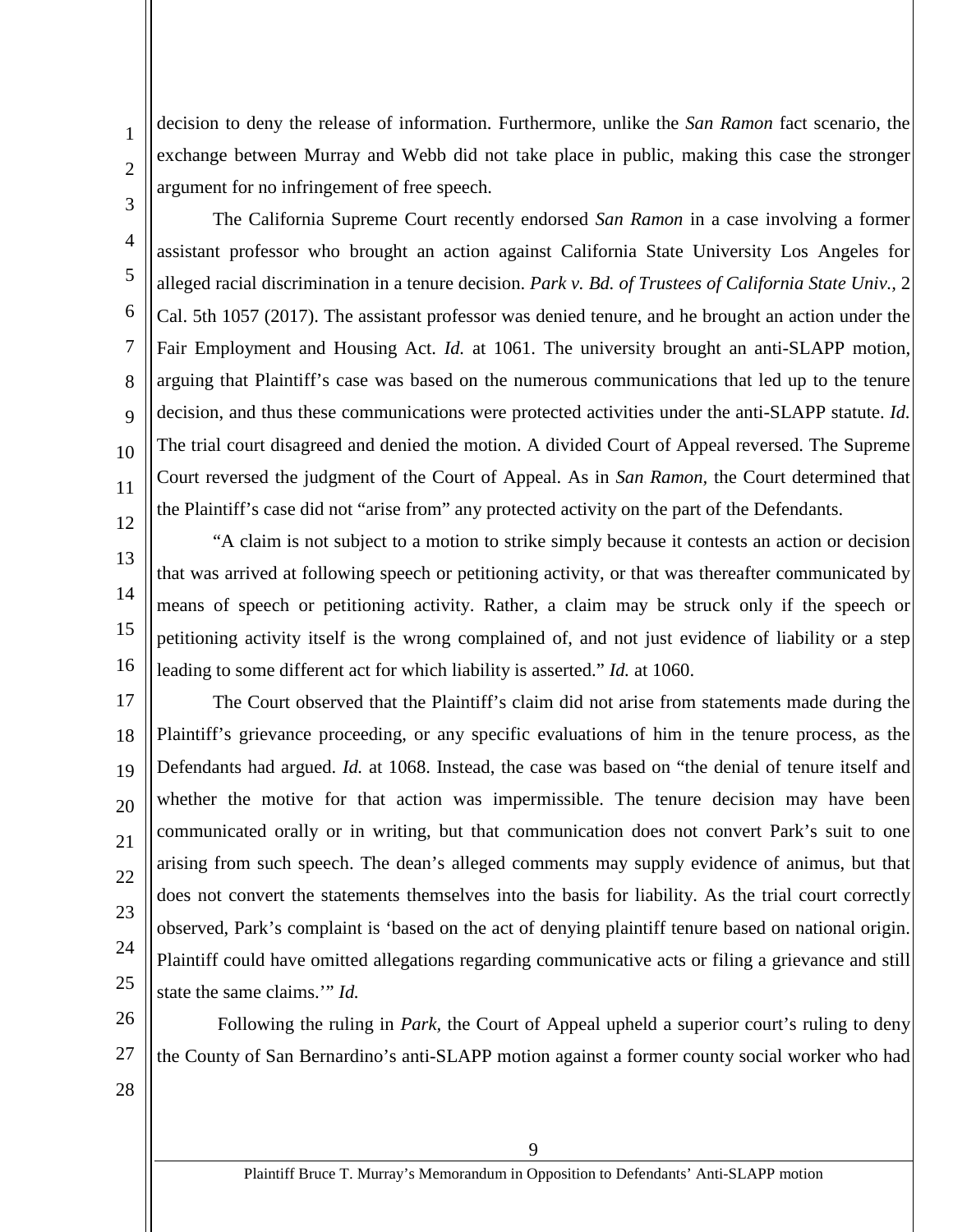brought whistleblower action against county. *Whitehall v. Cty. of San Bernardino,* 17 Cal. App. 5th 352 (2017). Prior to the lawsuit, the county placed the employee on administrative leave while it investigated suspected job misconduct. The county fired her two months later. The employee filed a complaint against the County based on whistleblower liability and retaliation. In its anti-SLAPP motion, the county argued that the employee's case "arose from" its protected activity of conducting employee investigations. The court disagreed:

"[The] county's act of placing social worker on leave did not arise from protected activity under anti-SLAPP law," the court held. *Id.* "The County's conduct of an investigation into employee wrongdoing, like the public hearings in *San Ramon Valley Fire Protection Dist., supra,* may be a proper exercise of its speech or petition rights. However, the act of placing plaintiff on administrative leave, with the intention of firing her, did not arise from the County's protected activity. It was in retaliation for plaintiff's act of revealing to the juvenile court the manipulation of evidence in a dependency case. … [T]he plaintiff challenged the retaliatory employment decision, not the process that led up to that point. The County's act of placing plaintiff on administrative leave, with the intention of terminating her employment, was not an exercise of its petitioning or free speech rights." *Id.* at 362.

15 16 17 18 Similarly in this case, the Plaintiff challenges the Medical Board's decision to deny him personal information under Cal. Civ. Code § 1798.34, not the process that led up to that point or the Defendants' communication of that denial. Thus, the Medical Board's act of denying Plaintiff's request for information is not constitutionally protected activity subject to the anti-SLAPP statute.

19

20

21

22

23

24

1

2

3

4

5

6

7

8

9

10

11

12

13

14

## **6. Defendants' mini trial-by-affidavit does not defeat Plaintiff's case on the merits.**

<span id="page-14-0"></span>In considering anti-SLAPP motions, the court "does not weigh the moving party's evidence against the opposing party's evidence, but addresses the factual and legal issues …" *Slaney v. Ranger Ins. Co.,* 115 Cal. App. 4th 306, 318 (2004). Otherwise stated, "We do not resolve the merits of the overall dispute, but rather identify whether its pleaded facts fall within the statutory purpose, to prevent and deter lawsuits brought primarily to chill the valid exercise of the constitutional rights of freedom of speech and petition for the redress of grievances." *Wilson,* 6 Cal. App. 5th at 831.

25 26 27 Here, in their discussion of the "protected activities" element, Defendants launch into an extended discussion of their rationale for denying Plaintiff's requests for information. (Defs.' Mem. at 16:17-28; 17:1-21.) Defendants' justification for denying Plaintiff's request for information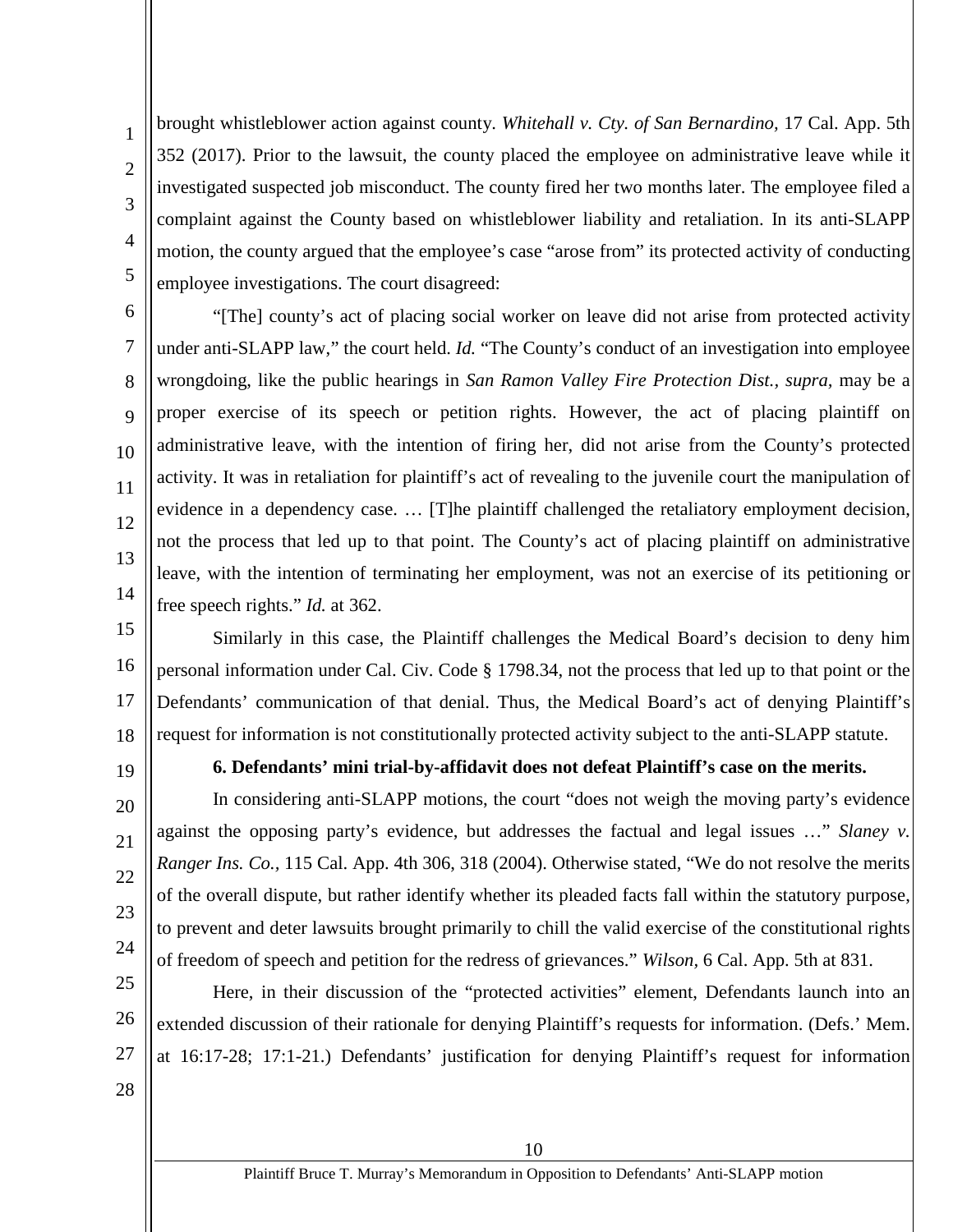proceeds as follows: (1) First they deny Plaintiff's right, as an heir and beneficiary, to receive his deceased mother's personal information, despite overwhelming law to the contrary; (2) then they recast Plaintiff's request for personal information as a public records request; (3) they misconstrue a provision of CIPA that directs the release of public information "pursuant to the California Public Records Act"  $\S$  1798.24(g) – using this subsection as a "trap-door" from CIPA to CPRA; (4) then they erroneously claim a mandatory exemption under the permissive exemptions in Cal. Gov. Code § 6254; (5) they ignore the fact that CIPA expressly supersedes the CPRA exemptions (Cal. Civ. Code § 1798.70); and finally, (6) they use their false mandatory exemption under § 6254(f) as the basis for asserting an absolute privilege for themselves under Cal. Evid. Code § 1040.

8 9

1

2

3

4

5

6

7

Defendants' sprawling syllogism is invalid at every level:

10 11 12 13 14 15 16 17 18 19 20 21 **(1) Plaintiff's beneficial right to the information he is seeking:** CIPA directs public agencies to release personal information to "a person representing the individual" (§ 1798.24), but the statute does not discuss how to deal with the personal information of deceased persons. The standard for releasing the personal medical information of deceased persons is set out in the Confidentiality of Medical Information Act: "An authorization for the release of medical information by a provider of health care, health care service plan, pharmaceutical company, or contractor shall be valid if it … (c) is signed and dated by one of the following … (4) The **beneficiary or personal representative** of a deceased patient." Cal. Civ. Code § 56.11(c). [Emphasis added.] This standard is applied to the Information Practices Act: "The disclosure of medical information regarding a patient that is subject to Cal. Civ. Code § 1798.24(b) requires an authorization that complies with the provisions of Cal. Civ. Code §§ 56–56.37." 37-429 California Forms of Pleading and Practice--Annotated § 429.203. Plaintiff's beneficial right to receive the information he is seeking is thoroughly supported in numerous other laws. (See Pl.'s Mem. of P. & A. Opp'n. to Defs.' Dem. 12-13.)

- 22
- 23 24
- 
- 25
- 26
- 27
- 28

**(2-4) Defendants' "trap-door" treatment of the Information Practices Act.** CIPA

contains a provision that directs the release of **public information** "pursuant to the California Public

Records Act" § 1798.24(g), but Defendants contort this provision to mean, *an agency shall*

*withhold personal information pursuant to the Public Records Act;* then they jump to the

exemptions listed in the CPRA (Cal. Gov. Code § 6254); and presto, CIPA disappears, and all of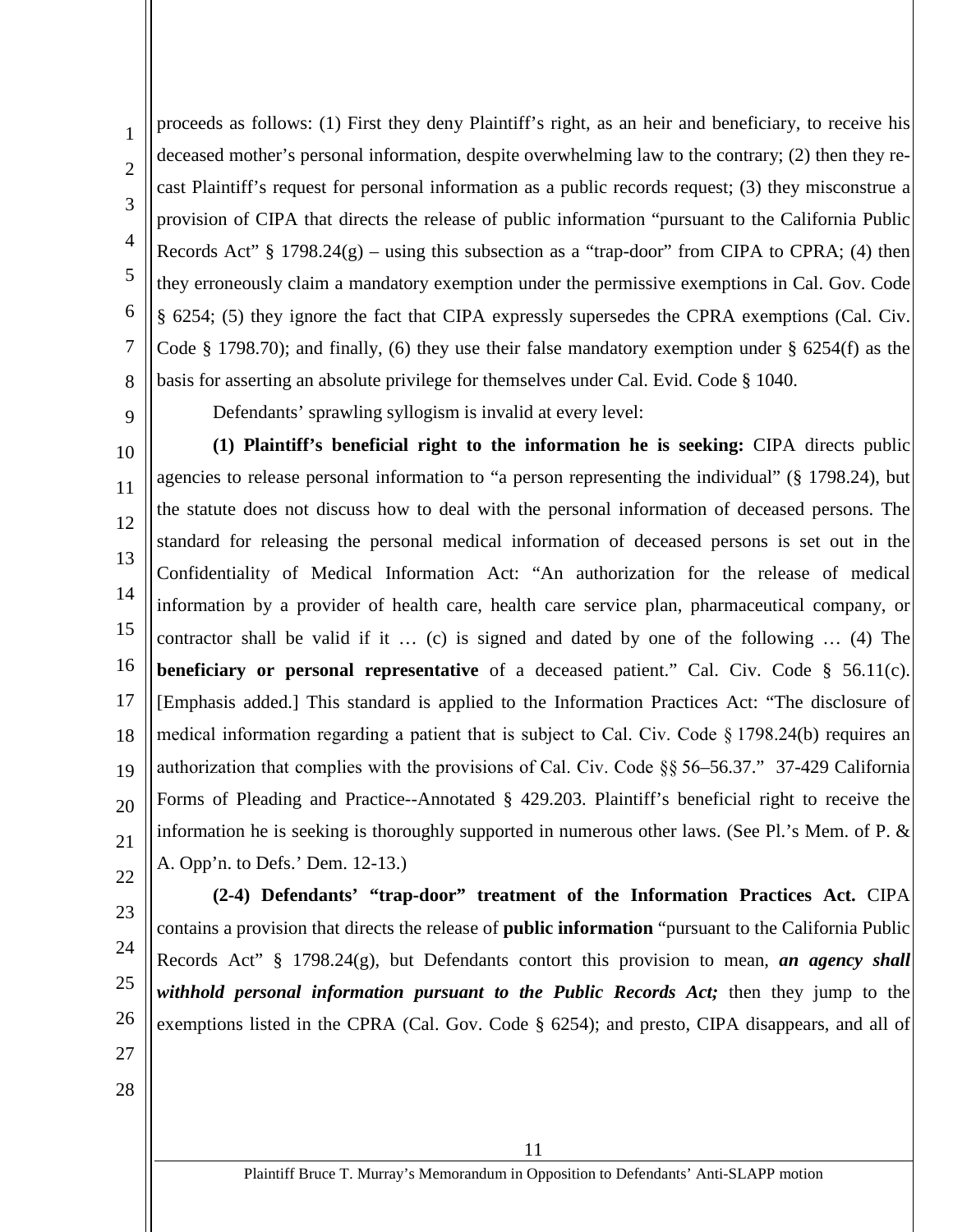Audrey Murray's personal and medical information is magically exempt, and accessible only to the Medical Board and its agents.<sup>[6](#page-16-0)</sup> This construction of the laws is wrong for the following reason:

**(5) CIPA supersedes the applicable provisions of CPRA, not the other way around.** Defendants' hopscotch from CIPA to the CPRA exemptions is expressly prohibited by statute: "This chapter **shall be construed to supersede** any other provision of state law, including Section 6253.5 of the Government Code, or **any exemption in Section 6254** or 6255 of the Government Code, which authorizes any agency to withhold from an individual any record containing personal information which is otherwise accessible under the provisions of this chapter." Cal. Civ. Code § 1798.70. [Emphasis added.] Defendants want to have it exactly in reverse.

14 16 **(6) The qualified privilege of Cal. Evid. Code § 1040:** The Evidence Code sets forth a twotiered privilege regime for "official information … acquired in confidence by a public employee in the course of his or her duty": (1) an unqualified privilege, when "disclosure is forbidden by an act of the Congress of the United States or a statute of this state"; and (2) a qualified privilege for all other official information. Here, Defendants use their erroneous absolute exemption of § 6254 to claim an absolute privilege for themselves under the Evidence Code. In this way, the Defendants weave a Gordian knot of absolute privilege and total exemption. In reality, Defendants have no exemption as a basis for withholding the personal information Plaintiff requests; and the privilege belongs to the Plaintiff, not the Defendants.

17 18 19 **[7] The missing step**: Finally and perhaps even more importantly, Defendants' totally ignore the fact that both the CIPA and CPRA contain provisions for in camera inspection and the redacting of information that is exempt or privileged to someone else:

> • "In any suit brought under the provisions of subdivision (a) of Section 1798.45: (a) The court may examine the contents of any agency records in camera to determine whether the records or any portion thereof may be withheld as being exempt from the individual's right of access and the burden is on the agency to sustain its action." Cal. Civ. Code § 1798.46.

28

1

2

3

4

5

6

7

8

9

10

11

12

13

15

20

21

22

23

24

Plaintiff Bruce T. Murray's Memorandum in Opposition to Defendants' Anti-SLAPP motion

<span id="page-16-0"></span><sup>25</sup> 26 27  $6$  Furthermore, the exemptions listed in Cal. Gov. Code  $\S 6254$  are permissive, not mandatory, i.e., "this chapter does not require the disclosure of any of the following records … (f) Records of complaints to, or investigations conducted by, or … any investigatory or security files compiled by any other state or local agency for … licensing purposes." § 6254(f). Also see *Williams v. Superior Court,* 5 Cal. 4th 337 (1993); and *Register Div. of Freedom Newspapers v. County of Orange,* 158 Cal. App. 3d 893, 901 (1984).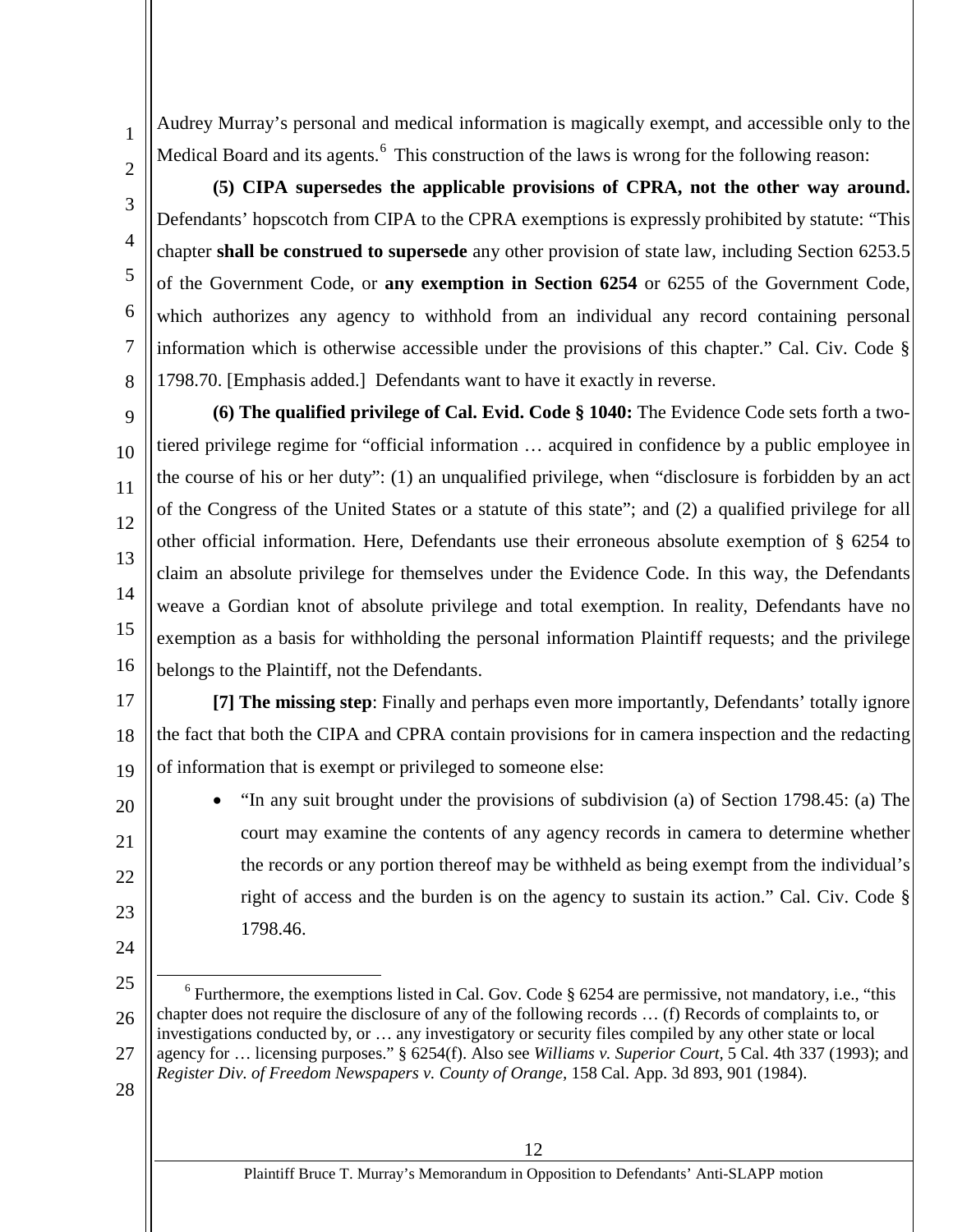• "Any reasonably segregable portion of a record shall be available for inspection by any person requesting the record after deletion of the portions that are exempted by law." Cal. Gov. Code § 6253. Furthermore, in cases under CPRA, the law empowers the court to "to decide the case after examining the record in camera." Cal. Gov. Code § 6259.

Here, it is plausible and quite probable that some of Audrey Murray's personal and medical information may be contained in MBC investigatory files that are otherwise subject to an exemption.<sup>[7](#page-17-1)</sup> But the law provides a clear process for dealing with this problem through inspection and redaction. Similarly, the MBC's files may contain information that is privileged to someone else, such as the identity of the MBC's consulting experts. Again, the law provides the process for sorting out and redacting this information. But the Defendants want to completely evade this process. They refuse to prepare Audrey Murray's files for release to Plaintiff, thus forcing the Plaintiff to file a lawsuit, and forcing the court to do the document preparation that the Medical Board should be doing as a matter of routine. Defendants' behavior is unreasonable and wasteful.

<span id="page-17-0"></span>12 13

14

1

2

3

4

5

6

7

8

9

10

11

## **7. Controlling cases support Plaintiff's right to receive his deceased mother's personal information under CIPA**.

15 16 17 As in their procedural discussion of the anti-SLAPP provision, Defendants fail to provide any analogous or controlling cases to support their version of law and facts on the merits. Unlike the heavily litigated anti-SLAPP statute, the case law on CIPA is relatively limited. Not surprisingly, the cases on point contradict Defendants' view.

18 19 20 21 22 23 In a leading case, a group of taxpayers brought suit against the Franchise Tax Board, the Board of Equalization, former State Controller Kathleen Connell, and 12 other state employees. The Plaintiffs alleged, among many other things, that the Defendants failed to provide access to personal information, as required by CIPA. *Bates v. Franchise Tax Bd.,* 124 Cal. App. 4th 367, 376 (2004). The court expressly affirmed the provisions of Cal. Civ. Code § 1798.70, which supersede the exemptions of Cal. Gov. Code § 6254. "This interpretation is consistent with the express purpose of the IPA, to govern the collection, maintenance, and use of *personal* information." *Id.* at 377.

- 24 25
- <span id="page-17-1"></span>26 27  $<sup>7</sup>$  Plaintiff's written discovery is aimed at identifying what documents exist, or do not exist, and what</sup> categories of information – privileged, exempt or otherwise – are contained within them. (See Defs.' Exhs. in Supp. of Demurrer, Exh. 3. Also see Pl.'s Exhs. in Supp. of Mot. for Sanctions Pursuant to CCP §§ 128.5 and  $425.16(c)(1)$ .
- 28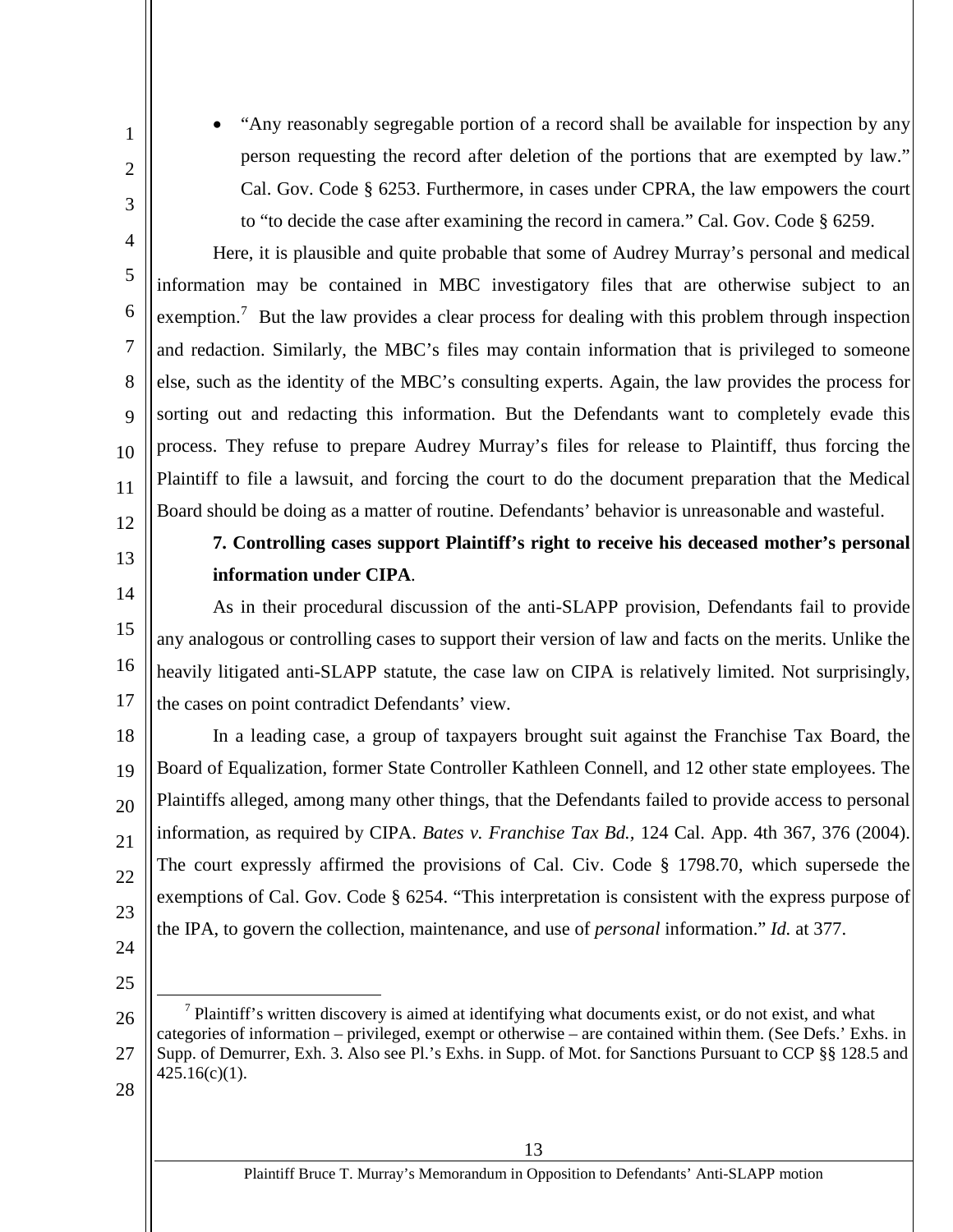Here, Plaintiff seeks his mother's personal and medical information pursuant to Cal. Civ. Code §§ 1798.24-34, and Defendants can't lawfully deny this information by invoking a blanket exemption under § 6254 or asserting an absolute privilege for themselves under Cal. Evid. Code § 1040. The privilege belongs to Plaintiff.

In the context of this opposition to Defendants' anti-SLAPP motion, Plaintiff is not required to establish "that there is a probability that the plaintiff will prevail on the claim" because his case does not arise from any protected activity on the part of Defendants. CCP § 425.16(b)(1). However, as shown in the analysis above, and Defendants' skewed version of the law and facts just doesn't fly.

<span id="page-18-0"></span>8 9

1

2

3

4

5

6

7

# 10

11

12

13

14

15

16

# **B. Defendants' refusal to provide Plaintiff personal information under the Information Practices Act constitutes an act that affects both the private and public interest**.

Plaintiff's action against the Medical Board has two primary aspects: One, the purely private interest of Plaintiff to obtain information regarding his mother's final days; and two, the broader public interest relating to the Medical Board's responsiveness – or lack thereof – to the general public. Accordingly, Plaintiff's seventh cause of action alleges violations of public policy, as set out in the Information Practices Act, the Business & Professions Code, the California Constitution, and the California Public Records Act.

17 18 19 20 21 22 23 Defendants have asserted a general demurrer to Plaintiff's seventh cause of action (Defs.' Mem. in Supp. of Dem. at 20:11-28); and in their concurrent motion to strike, Defendants call Plaintiff's seventh cause of action "irrelevant and improper." (Defs.' Mem. in Supp. of Mot. to Strike at 10:1.) But in their anti-SLAPP motion, Defendants' suddenly discover the public policy aspect of Plaintiff's action: "This is an issue of public concern as the Board is mandated to protect the public by investigating the conduct of its licensees to determine if there were any departures from the standard of care." (Defs.' Mem. at 18:15-16.) "Any complaint about a physician (i.e., a licensee of the board), is an issue of public interest." *Id.* at 4-5.

24 25 26 Plaintiff is pleased at the Defendants' serendipity in discovering public policy and its relevance to Plaintiff's case. Plaintiff takes this as a ringing endorsement of his seventh cause of action, and *a fortiori,* all six preceding causes of action.

- 27
- 28